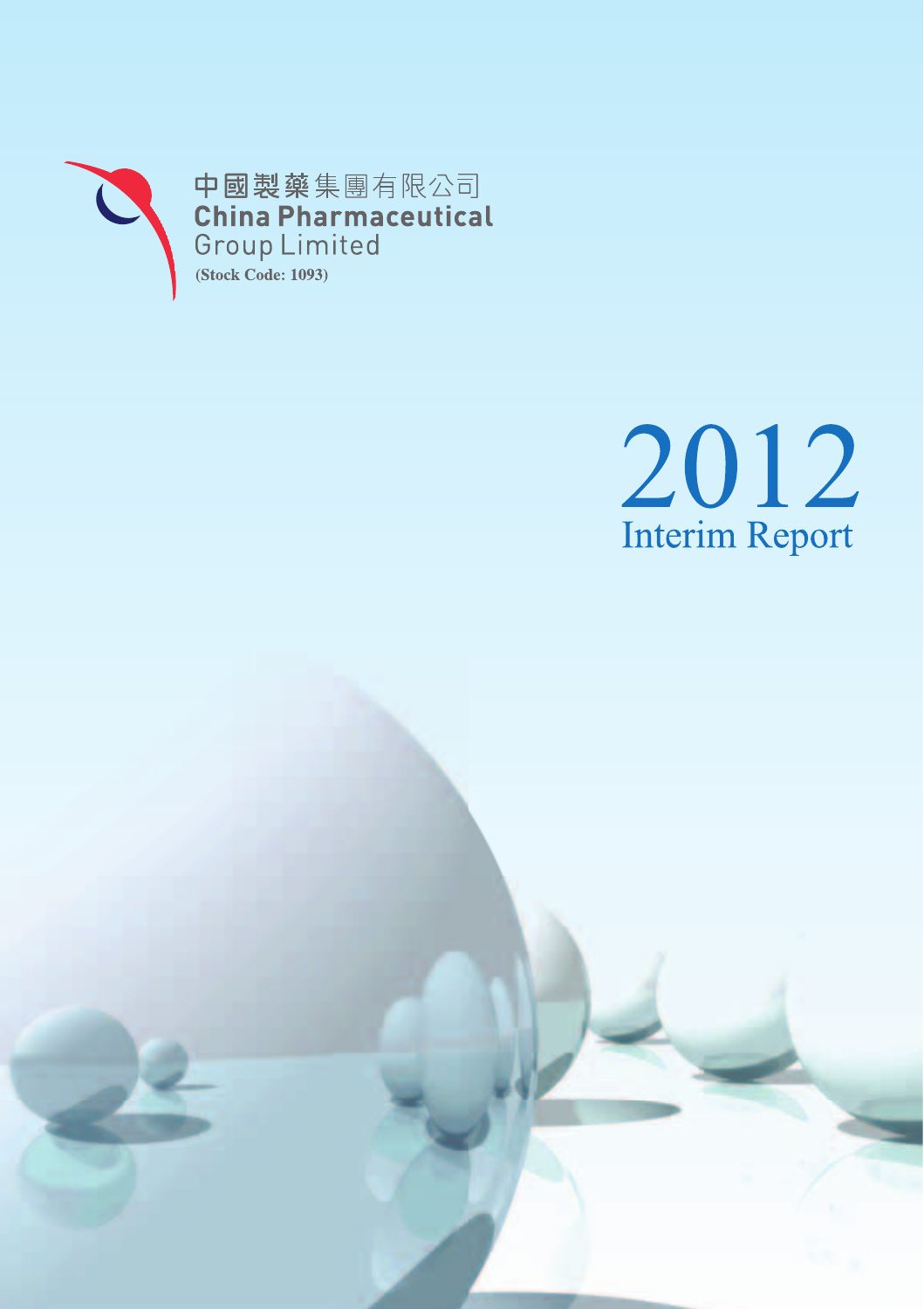| <b>CONTENTS</b>                                                 | PAGE(S)       |
|-----------------------------------------------------------------|---------------|
| <b>CORPORATE INFORMATION</b>                                    | $\mathcal{P}$ |
| MANAGEMENT DISCUSSION AND ANALYSIS                              | 3             |
| REPORT ON REVIEW OF CONDENSED CONSOLIDATED FINANCIAL STATEMENTS | 5             |
| CONDENSED CONSOLIDATED INCOME STATEMENT                         | 6             |
| CONDENSED CONSOLIDATED STATEMENT OF COMPREHENSIVE INCOME        | 7             |
| CONDENSED CONSOLIDATED STATEMENT OF FINANCIAL POSITION          | 8             |
| CONDENSED CONSOLIDATED STATEMENT OF CHANGES IN EQUITY           | 10            |
| CONDENSED CONSOLIDATED STATEMENT OF CASH FLOWS                  | 11            |
| NOTES TO THE CONDENSED CONSOLIDATED FINANCIAL STATEMENTS        | 12            |
| OTHER INFORMATION                                               | 28            |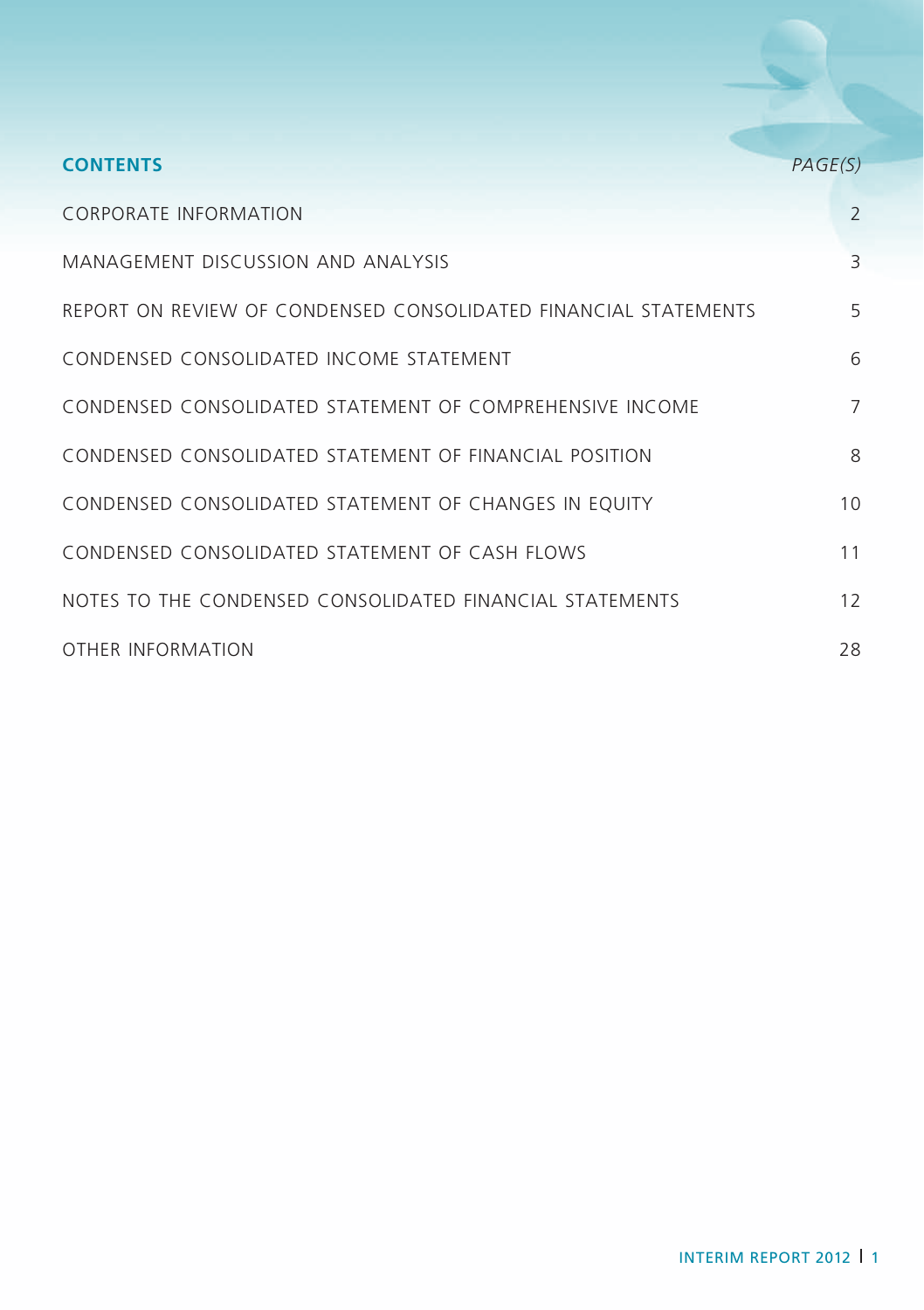# **Corporate Information**

# **Board of Directors** *Executive Directors*

Cai Dongchen *(Chairman)* FENG Zhenying CHAK Kin Man PAN Weidong ZHAO John Huan WANG Shunlong WANG Huaiyu LU Jianmin WANG Zhenguo

*Non-executive Director* LEE Ka Sze, Carmelo

# *Independent Non-executive Directors*

HUO Zhenxing QI Moujia GUO Shichang CHAN Siu Keung, Leonard

## **Committees**

*Audit Committee* CHAN Siu Keung, Leonard *(Chairman)* LEE Ka Sze, Carmelo HUO Zhenxing

# *Nomination Committee*

CAI Dongchen *(Chairman)* QI Moujia CHAN Siu Keung, Leonard

# *Remuneration Committee*

CHAN Siu Keung, Leonard *(Chairman)* LEE Ka Sze, Carmelo HUO Zhenxing

**Legal Advisers** Woo, Kwan, Lee & Lo

**Auditor** Deloitte Touche Tohmatsu

**Company Secretary** LEE Ka Sze, Carmelo

# **Authorised Representatives**

CHAK Kin Man PAN Weidong

# **Registered Office**

Suite 3206 32nd Floor Central Plaza 18 Harbour Road Wan Chai Hong Kong

# **Share Registrar and Transfer Office**

Tricor Secretaries Limited 26th Floor Tesbury Centre 28 Queen's Road East Hong Kong

# **Websites**

www.irasia.com/listco/hk/cpg www.cpg.hk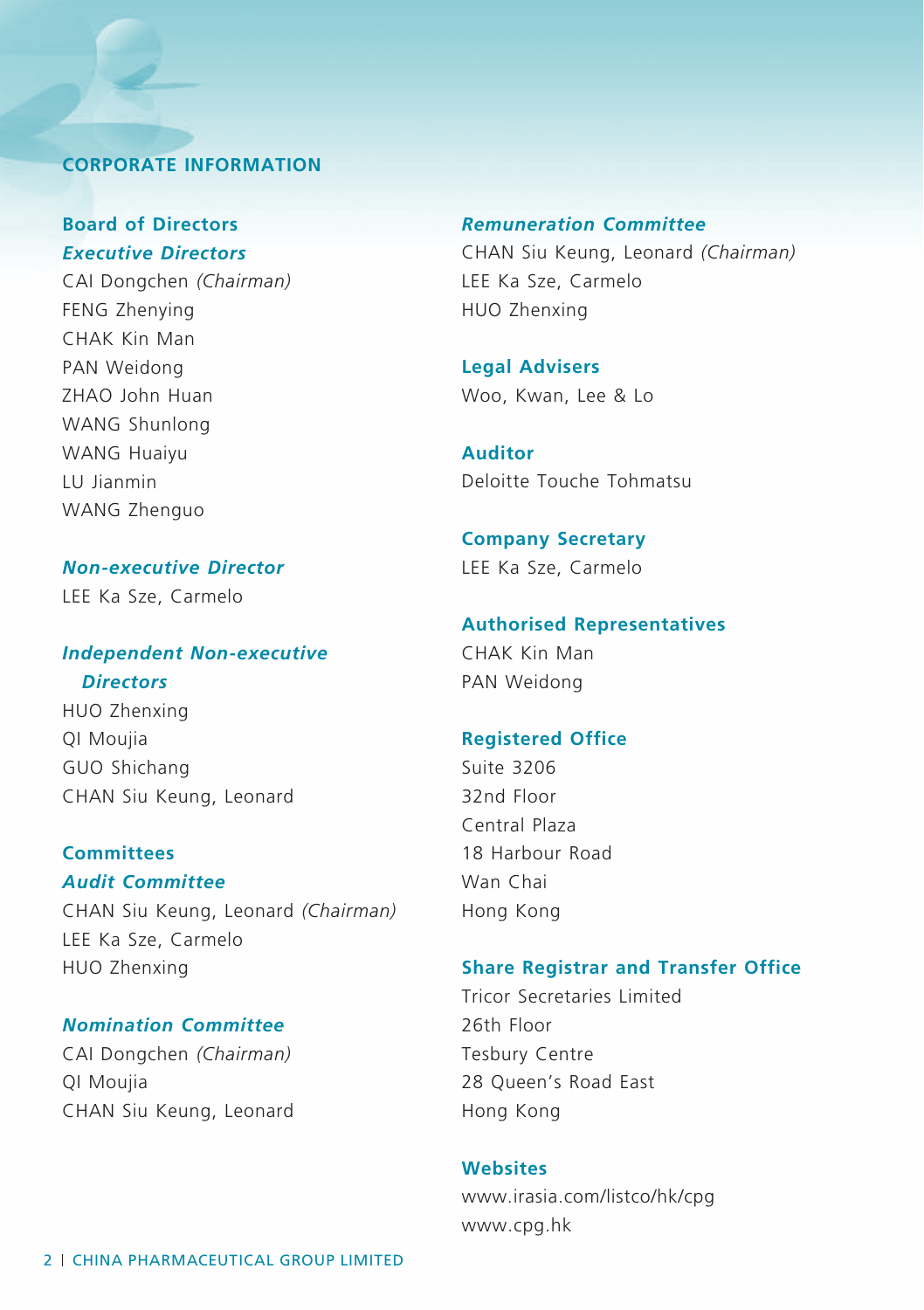## **MANAGEMENT DISCUSSION AND ANALYSIS**

## **BUSINESS REVIEW AND OUTLOOK Results**

Business environment remained difficult during the first half of 2012. Affected by the drop in product prices and slowdown in sales, the Group's operating results declined significantly. Revenue decreased by 24% to HK\$3,172 million and a loss attributable to shareholders of HK\$137 million was reported for the period under review.

#### **Intermediates and Bulk Drugs Business**

Product prices remained under pressure from excessive production capacity, with a significant decline in the average selling prices of vitamin C products for the first half of 2012 as compared to the same period of last year. Furthermore, market demand was weakened by the customers' ample inventory level. All these factors had a severe impact on the performance of the vitamin C series.

Market competition and government policies, which dragged demand and prices down, continued to adversely affect the performance of the antibiotic series. Nevertheless, a modest rebound in product prices in the second quarter enabled the Group to narrow the operating loss of the antibiotic series in the second quarter as compared to the loss in the first quarter. During the period under review, the Group has successfully modified its amoxicillin production facilities in Inner Mongolia to adopt enzyme production technology, which further strengthened its competitive edge.

## **Finished Drugs Business**

Affected by the drug tender system and the restrictions on the use of antibiotics, the finished drugs business has been performing unsatisfactorily since the second half of 2011. Both product prices and sales were under pressure. However, following the Group's efforts put into market development and sales strategy improvement, performance of this business improved significantly in the second quarter. It is expected that market conditions will gradually improve following the modifications of the drug tender system.

#### **Outlook**

The overall operating environment continues to be difficult. The Group will keep on improving its production technology, sales strategy and market development with an aim to mitigate the adverse impact of market challenges.

## **Very Substantial Acquisition**

On 17 June 2012, the Company entered into a conditional agreement to acquire certain pharmaceutical businesses. The completion of this acquisition is subject to approval by independent shareholders of the Company at a general meeting to be held. The Company believes that this acquisition will provide the finished drug business with new drugs products and significantly increase the contribution from the finished drug business, provide the Group with strong growth drivers and enable the Group to become a leading pharmaceutical group with a series of high-end finished drug products.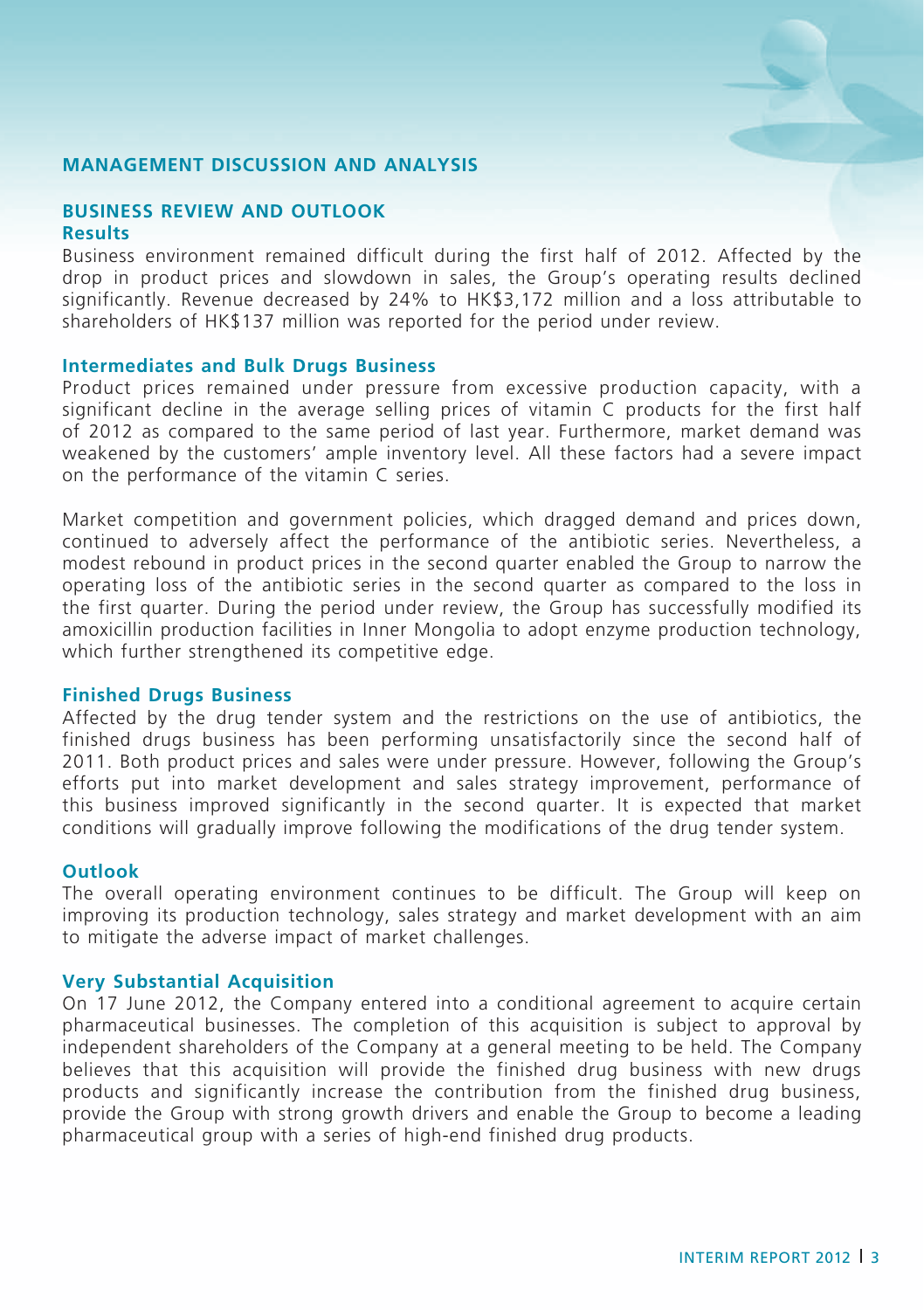## **Financial Review Liquidity and Financial Position**

For the first half of 2012, the Group's operating activities generated a net cash inflow of HK\$507,133,000. Debtor turnover period (ratio of the total balance of trade receivables and bills receivables to sales, inclusive of value added tax for sales in the PRC) increased from 87 days in 2011 to 91 days. Inventory turnover period (ratio of inventory balance to cost of sales) decreased from 102 days to 98 days. As at 30 June 2012, the current ratio of the Group was 1.2, slightly lower than 1.4 in 2011. Capital expenditure in relation to the additions of production facilities amounted to HK\$297,708,000 for the period.

As at 30 June 2012, the Group's total bank balances and cash amounted to HK\$990,751,000 and total interest-bearing borrowings amounted to HK\$1,931,612,000. All of these borrowings were bank loans. Of the total borrowings, HK\$1,368,888,000 will be repayable within one year and the remaining HK\$562,724,000 repayable between two to three years. Net gearing ratio (calculated on the basis of the Group's total borrowings net of bank balances and cash over total equity) slightly increased from 15.9% in 2011 to 16.1%.

48% of the Group's borrowings are denominated in Hong Kong dollars, 8% in US dollars and the remaining 44% in Renminbi. The Group's revenue is mainly denominated either in Renminbi or in US dollars. The Group has been closely monitoring the currency movement and will use appropriate hedging arrangements to reduce the foreign exchange risk when considered necessary.

## **Contingent Liabilities**

The Company and one of its subsidiaries were named as, among others, defendants in a number of antitrust complaints filed in the United States. Up to the date of this report, four antitrust complaints have been served on the Company and three antitrust complaints have been served on the subsidiary.

The directors and management of the Company intend to contest the claims set out in the antitrust complaints vigorously. The Company and the subsidiary have appointed legal advisers to advise them in the legal proceedings and the outcome of the antitrust complaints cannot be reliably estimated with reasonable certainty at this stage.

Further information on the antitrust complaints is set out in note 17 to the condensed consolidated financial statements.

## **Employees**

As at 30 June 2012, the Group had about 10,106 employees, the majority of them were employed in the PRC. The Group will continue to offer competitive remuneration packages, discretionary share options and bonuses to staff based on the performance of the Group and the individual employee.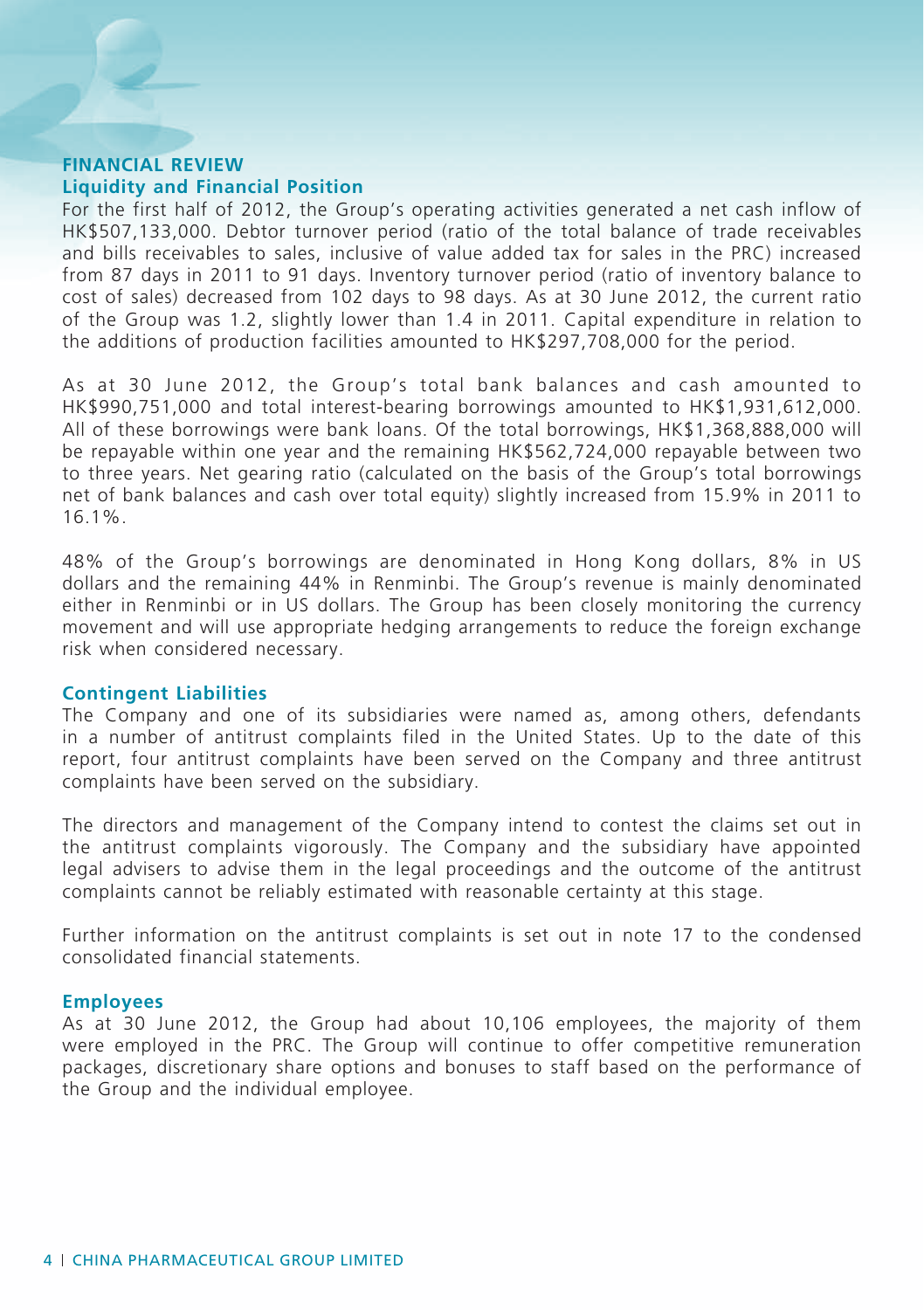## **REPORT ON REVIEW OF CONDENSED CONSOLIDATED FINANCIAL STATEMENTS**



## **TO THE BOARD OF DIRECTORS OF CHINA PHARMACEUTICAL GROUP LIMITED**

*(incorporated in Hong Kong with limited liability)*

#### **Introduction**

We have reviewed the condensed consolidated financial statements of China Pharmaceutical Group Limited (the "Company") and its subsidiaries (collectively referred to as the "Group") set out on pages 6 to 27, which comprise the condensed consolidated statement of financial position as of 30 June 2012 and the related condensed consolidated income statement, statement of comprehensive income, statement of changes in equity and statement of cash flows for the six-month period then ended, and certain explanatory notes. The Main Board Listing Rules Governing the Listing of Securities on The Stock Exchange of Hong Kong Limited require the preparation of a report on interim financial information to be in compliance with the relevant provisions thereof and Hong Kong Accounting Standard 34 "Interim Financial Reporting" ("HKAS 34") issued by the Hong Kong Institute of Certified Public Accountants. The directors of the Company are responsible for the preparation and presentation of these condensed consolidated financial statements in accordance with HKAS 34. Our responsibility is to express a conclusion on these condensed consolidated financial statements based on our review, and to report our conclusion solely to you, as a body, in accordance with our agreed terms of engagement, and for no other purpose. We do not assume responsibility towards or accept liability to any other person for the contents of this report.

#### **Scope of Review**

We conducted our review in accordance with Hong Kong Standard on Review Engagements 2410 "Review of Interim Financial Information Performed by the Independent Auditor of the Entity" issued by the Hong Kong Institute of Certified Public Accountants. A review of these condensed consolidated financial statements consists of making inquiries, primarily of persons responsible for financial and accounting matters, and applying analytical and other review procedures. A review is substantially less in scope than an audit conducted in accordance with Hong Kong Standards on Auditing and consequently does not enable us to obtain assurance that we would become aware of all significant matters that might be identified in an audit. Accordingly, we do not express an audit opinion.

## **Conclusion**

Based on our review, nothing has come to our attention that causes us to believe that the condensed consolidated financial statements are not prepared, in all material respects, in accordance with HKAS 34.

## **Deloitte Touche Tohmatsu**

*Certified Public Accountants* Hong Kong 15 August 2012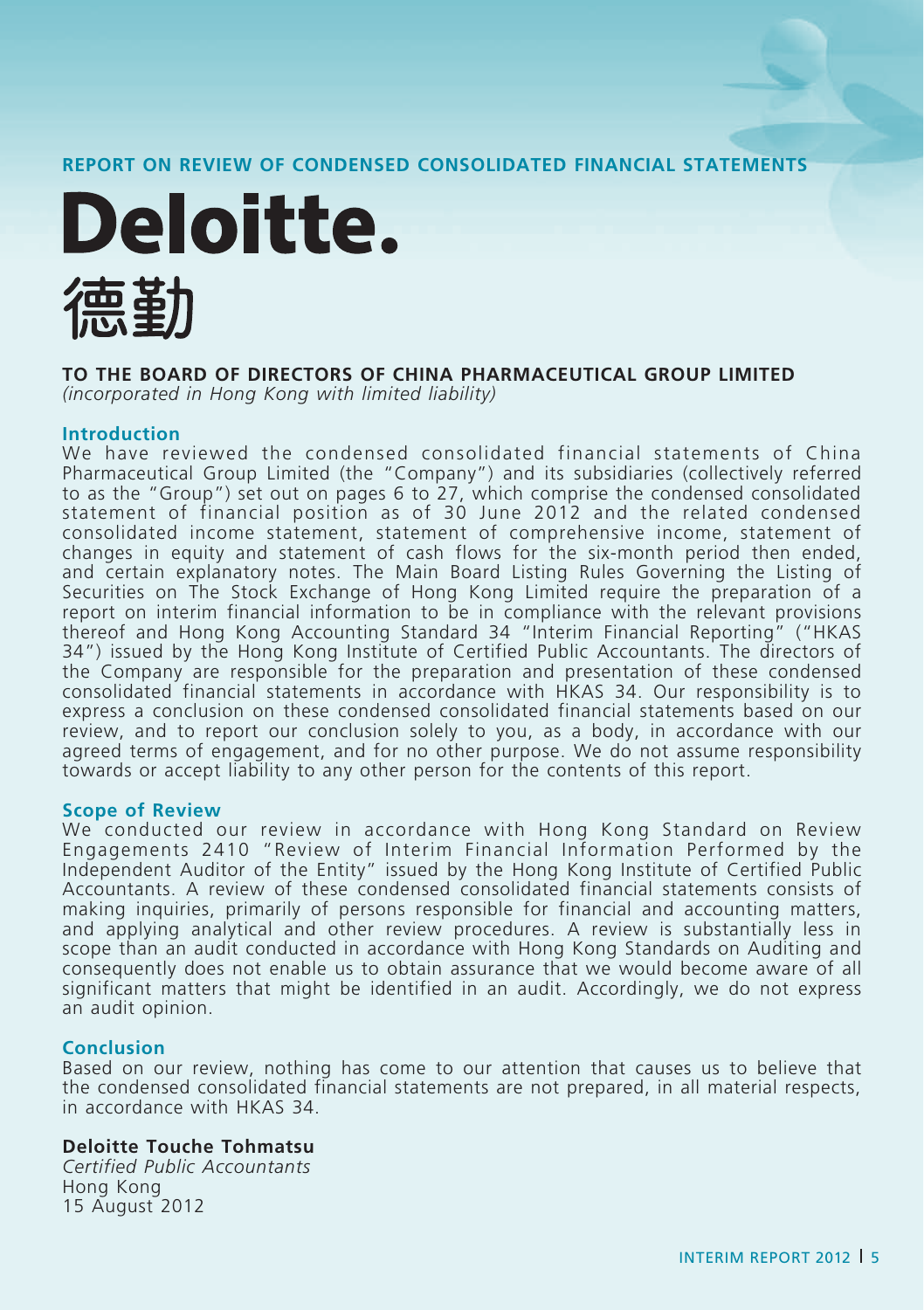# **CONDENSED CONSOLIDATED INCOME STATEMENT**

*FOR THE SIX MONTHS ENDED 30 JUNE 2012*

|                                                                     |                               | For the six months |               |  |
|---------------------------------------------------------------------|-------------------------------|--------------------|---------------|--|
|                                                                     |                               | ended 30 June      |               |  |
|                                                                     |                               | 2012               | 2011          |  |
|                                                                     | <b>Notes</b>                  | <b>HK\$'000</b>    | HK\$'000      |  |
|                                                                     |                               | (Unaudited)        | (Unaudited)   |  |
| Revenue                                                             | 3                             | 3,172,272          | 4, 174, 143   |  |
| Cost of sales                                                       |                               | (2,749,165)        | (3, 176, 152) |  |
| Gross profit                                                        |                               | 423,107            | 997,991       |  |
| Other income                                                        |                               | 39,804             | 37,996        |  |
| Selling and distribution expenses                                   |                               | (239, 344)         | (283,070)     |  |
| Administrative expenses                                             |                               | (261, 831)         | (312, 738)    |  |
| Other expenses                                                      |                               | (33, 268)          | (70, 934)     |  |
|                                                                     |                               |                    |               |  |
| Operating (loss) profit<br>Share of results of a jointly controlled |                               | (71, 532)          | 369,245       |  |
| entity                                                              |                               | (782)              | 6,689         |  |
| Finance costs                                                       |                               | (45, 975)          | (31, 461)     |  |
|                                                                     |                               |                    |               |  |
| (Loss) profit before taxation                                       | $\ensuremath{\mathnormal{4}}$ | (118, 289)         | 344,473       |  |
| Taxation                                                            | 5                             | (12,085)           | (68, 748)     |  |
| (Loss) profit for the period                                        |                               | (130, 374)         | 275,725       |  |
| (Loss) profit for the period attributable to:                       |                               |                    |               |  |
| Owners of the Company                                               |                               | (136, 973)         | 263,833       |  |
| Non-controlling interests                                           |                               | 6,599              | 11,892        |  |
|                                                                     |                               |                    |               |  |
|                                                                     |                               | (130,374)          | 275,725       |  |
|                                                                     |                               | <b>HK</b> cents    | HK cents      |  |
|                                                                     |                               |                    |               |  |
| (Loss) earnings per share - Basic                                   | $\overline{7}$                | (8.95)             | 17.21         |  |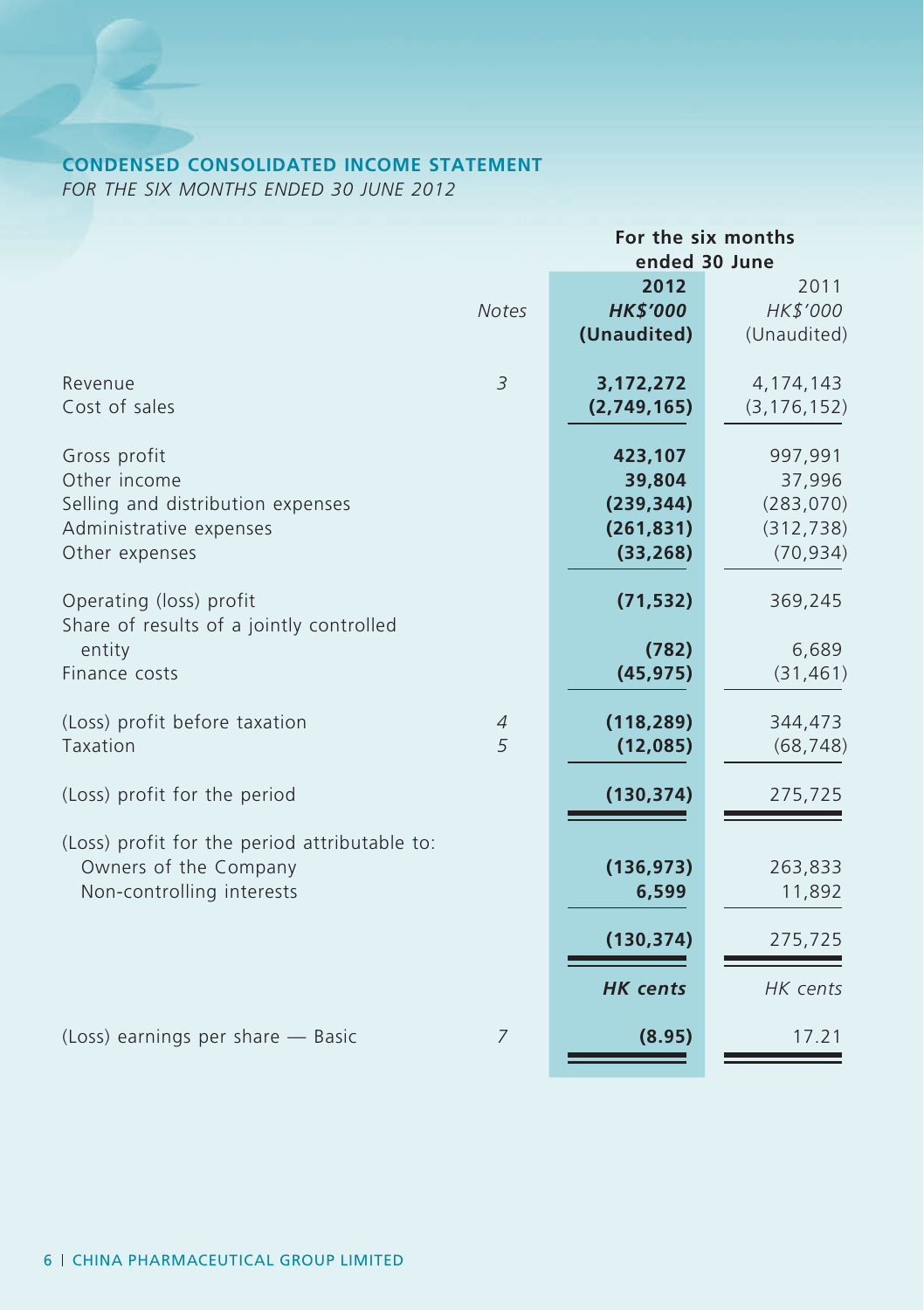# **CONDENSED CONSOLIDATED STATEMENT OF COMPREHENSIVE INCOME**

*FOR THE SIX MONTHS ENDED 30 JUNE 2012*

|                                                        | For the six months |             |  |  |
|--------------------------------------------------------|--------------------|-------------|--|--|
|                                                        | ended 30 June      |             |  |  |
|                                                        | 2012<br>2011       |             |  |  |
|                                                        | <b>HK\$'000</b>    | HK\$'000    |  |  |
|                                                        | (Unaudited)        | (Unaudited) |  |  |
| (Loss) profit for the period                           | (130, 374)         | 275,725     |  |  |
| Other comprehensive income                             |                    |             |  |  |
| Exchange differences arising on translation to         |                    |             |  |  |
| presentation currency                                  | (76,089)           | 157,779     |  |  |
| (Loss) gain on fair value change of available-for-sale |                    |             |  |  |
| investments                                            | (2,021)            | 3,201       |  |  |
| Total comprehensive (expenses) income for the          |                    |             |  |  |
| period                                                 | (208, 484)         | 436,705     |  |  |
|                                                        |                    |             |  |  |
| Total comprehensive (expenses) income for the          |                    |             |  |  |
| period attributable to:                                |                    |             |  |  |
| Owners of the Company                                  | (213, 024)         | 421,530     |  |  |
| Non-controlling interests                              | 4,540              | 15,175      |  |  |
|                                                        |                    |             |  |  |
|                                                        | (208, 484)         | 436,705     |  |  |
|                                                        |                    |             |  |  |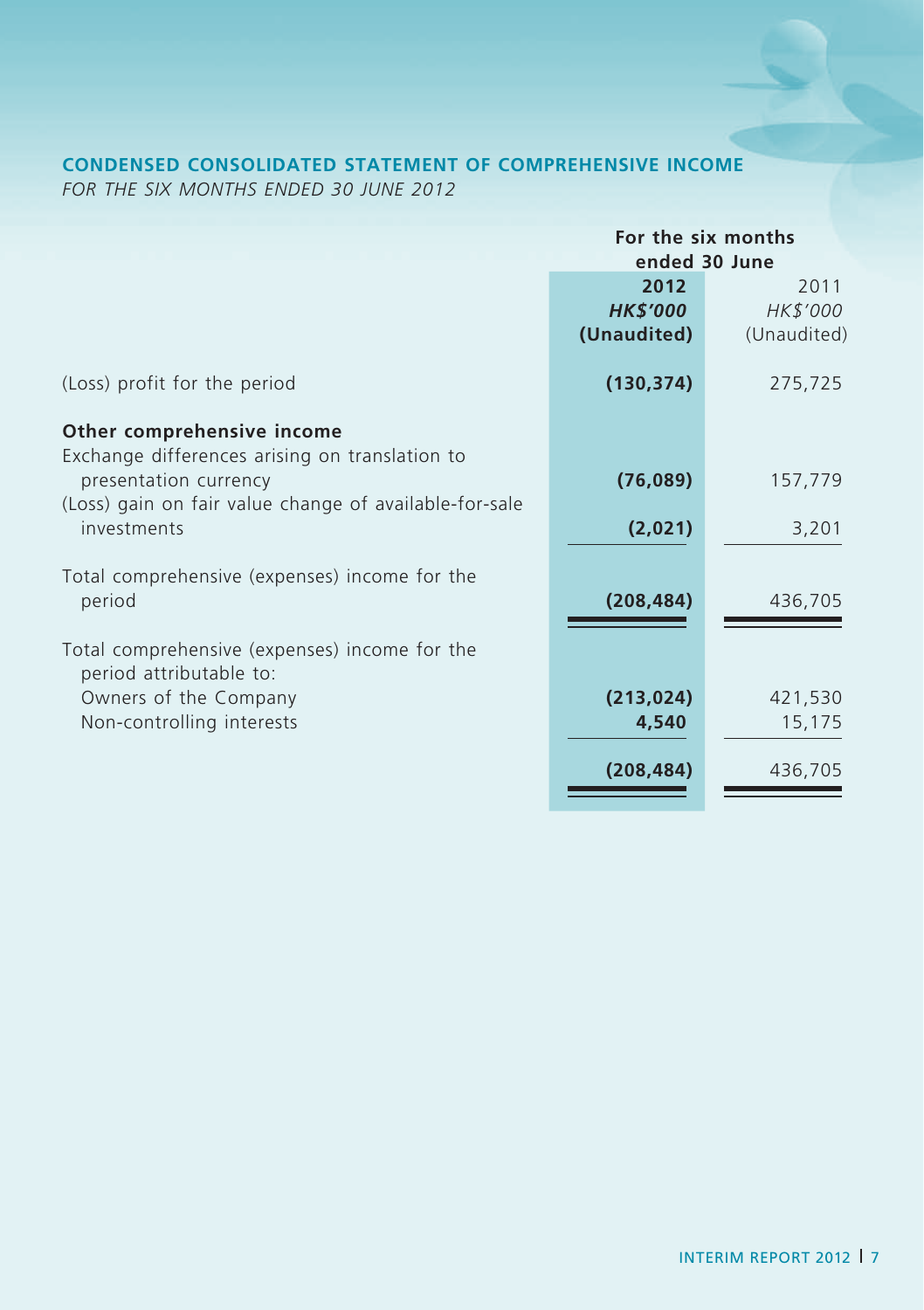# **CONDENSED CONSOLIDATED STATEMENT OF FINANCIAL POSITION** *AS AT 30 JUNE 2012*

|                                                                                                                                                                                                    |                   | As at                                                         | As at                                                         |
|----------------------------------------------------------------------------------------------------------------------------------------------------------------------------------------------------|-------------------|---------------------------------------------------------------|---------------------------------------------------------------|
|                                                                                                                                                                                                    |                   | 30 June<br>2012                                               | 31 December<br>2011                                           |
|                                                                                                                                                                                                    |                   | <b>HK\$'000</b>                                               | HK\$'000                                                      |
|                                                                                                                                                                                                    | <b>Notes</b>      | (Unaudited)                                                   | (Audited)                                                     |
| <b>Non-current assets</b><br>Property, plant and equipment<br>Prepaid lease payments<br>Intangible assets<br>Goodwill<br>Interest in a jointly controlled entity<br>Available-for-sale investments | 8                 | 4,822,705<br>342,780<br>223,978<br>161,880<br>27,796<br>4,148 | 4,877,186<br>350,958<br>261,718<br>163,878<br>41,256<br>6,169 |
|                                                                                                                                                                                                    |                   |                                                               |                                                               |
|                                                                                                                                                                                                    |                   | 5,583,287                                                     | 5,701,165                                                     |
| <b>Current assets</b><br>Inventories<br>Trade and other receivables<br>Bills receivables<br>Prepaid lease payments<br>Tax recoverable                                                              | 9<br>$\mathsf{Q}$ | 1,476,352<br>1,753,730<br>340,556<br>9,991<br>22,656          | 1,641,060<br>1,796,265<br>670,034<br>10,114<br>9,493          |
| Trade receivables due from related<br>companies                                                                                                                                                    | 10                | 67,001                                                        | 15,490                                                        |
| Trade receivables due from a connected<br>company                                                                                                                                                  | 10                | 41,368                                                        | 24,128                                                        |
| Amount due from a jointly controlled<br>entity                                                                                                                                                     | 10                | 49,575                                                        | 24,420                                                        |
| Restricted bank deposits                                                                                                                                                                           | 11                | 28,697                                                        | 32,113                                                        |
| Bank balances and cash                                                                                                                                                                             |                   | 962,054                                                       | 1,034,536                                                     |
|                                                                                                                                                                                                    |                   | 4,751,980                                                     | 5,257,653                                                     |
| <b>Current liabilities</b><br>Trade and other payables<br>Bills payables<br>Amount due to an immediate holding                                                                                     | 12<br>12          | 1,890,365<br>580,610                                          | 1,904,670<br>725,617                                          |
| company<br>Amounts due to related companies<br>Tax liabilities                                                                                                                                     | 10<br>10          | 70,384<br>14,298                                              | 188,036<br>3,315<br>16,455                                    |
| Other financial liabilities<br>Unsecured bank loans                                                                                                                                                | 13                | 4,786<br>1,368,888                                            | 1,321<br>880,880                                              |
|                                                                                                                                                                                                    |                   | 3,929,331                                                     | 3,720,294                                                     |
| Net current assets                                                                                                                                                                                 |                   | 822,649                                                       | 1,537,359                                                     |
| <b>Total assets less current liabilities</b>                                                                                                                                                       |                   | 6,405,936                                                     |                                                               |
|                                                                                                                                                                                                    |                   |                                                               | 7,238,524                                                     |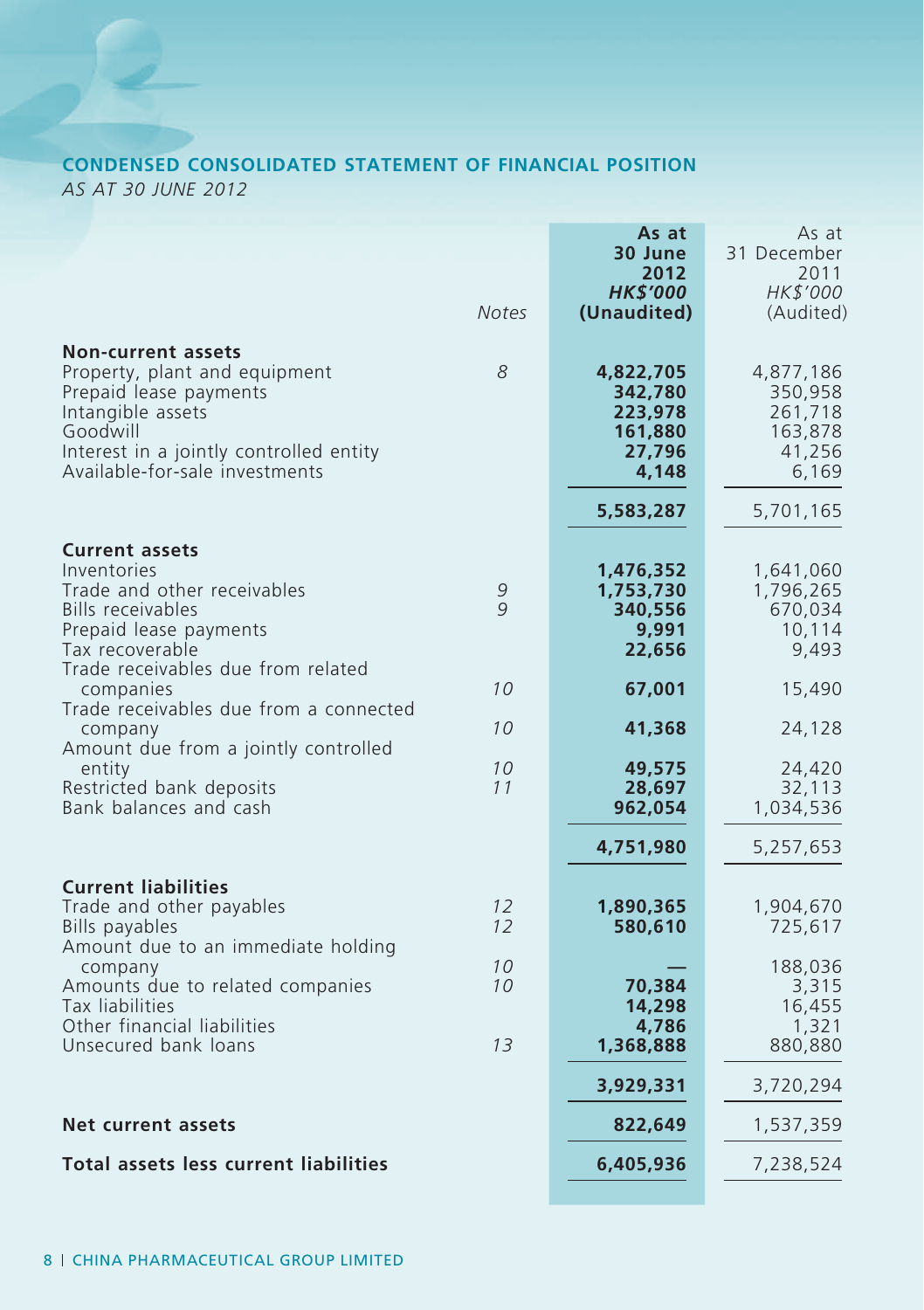# **CONDENSED CONSOLIDATED STATEMENT OF FINANCIAL POSITION** *AS AT 30 JUNE 2012*

|                                                                                          | <b>Notes</b> | As at<br>30 June<br>2012<br><b>HK\$'000</b><br>(Unaudited) | As at<br>31 December<br>2011<br>HK\$'000<br>(Audited) |
|------------------------------------------------------------------------------------------|--------------|------------------------------------------------------------|-------------------------------------------------------|
| <b>Non-current liabilities</b><br>Unsecured bank loans<br>Deferred tax liabilities       | 13           | 562,724<br>15,319<br>578,043                               | 1,148,058<br>47,326<br>1,195,384                      |
| Net assets<br><b>Capital and reserves</b><br>Share capital                               | 14           | 5,827,893<br>152,977                                       | 6,043,140<br>152,977                                  |
| Reserves<br>Equity attributable to owners of the<br>Company<br>Non-controlling interests |              | 5,530,291<br>5,683,268<br>144,625                          | 5,747,262<br>5,900,239<br>142,901                     |
| Total equity                                                                             |              | 5,827,893                                                  | 6,043,140                                             |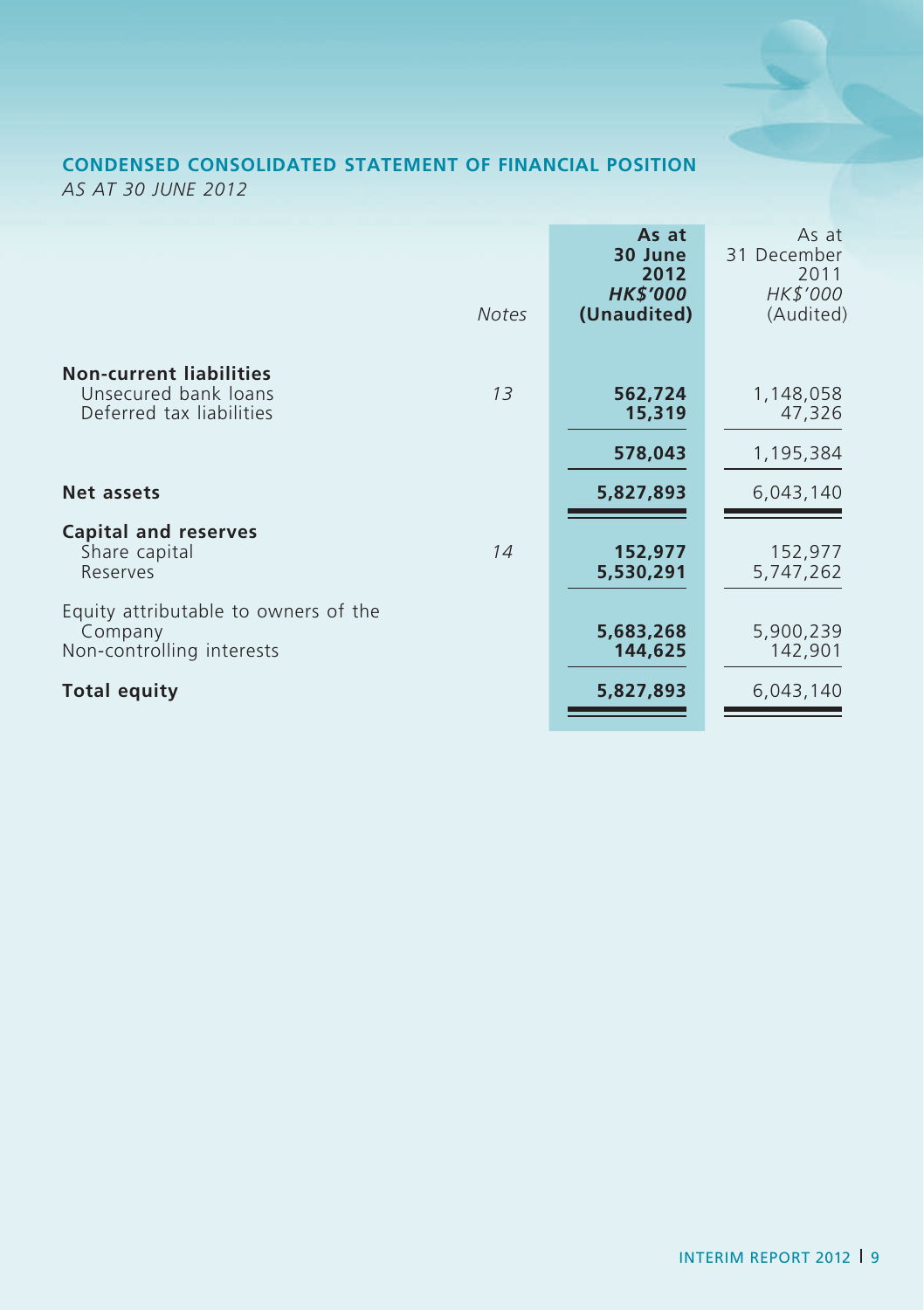# **CONDENSED CONSOLIDATED STATEMENT OF CHANGES IN EQUITY** *FOR THE SIX MONTHS ENDED 30 JUNE 2012*

|                                                                                            |                              |                              |                                              |                                 | Equity attributable to owners of the Company     |                     |                                                                          |                                 |                   |                                              |                   |
|--------------------------------------------------------------------------------------------|------------------------------|------------------------------|----------------------------------------------|---------------------------------|--------------------------------------------------|---------------------|--------------------------------------------------------------------------|---------------------------------|-------------------|----------------------------------------------|-------------------|
|                                                                                            | Share<br>capital<br>HK\$'000 | Share<br>premium<br>HK\$'000 | Capital<br>redemption<br>reserve<br>HK\$'000 | Goodwill<br>reserve<br>HK\$'000 | Investment<br>revaluation<br>reserve<br>HK\$'000 | reserve<br>HK\$'000 | Non-<br>Translation distributable<br>reserves<br>HK\$'000<br>(note $i$ ) | Retained<br>profits<br>HK\$'000 | Total<br>HK\$'000 | Non-<br>controlling<br>interests<br>HK\$'000 | Total<br>HK\$'000 |
| At 1 January 2011 (Audited)                                                                | 153,496                      | 1,116,727                    | 316                                          | (160, 130)                      | 421                                              | 928,019             | 588,202                                                                  | 3,113,458                       | 5,740,509         | 135,931                                      | 5,876,440         |
| Exchange difference arising on translation to<br>presentation currency                     |                              |                              |                                              |                                 |                                                  | 154,496             |                                                                          | $\qquad \qquad -$               | 154,496           | 3,283                                        | 157,779           |
| Profit for the period                                                                      |                              |                              |                                              |                                 |                                                  |                     |                                                                          | 263,833                         | 263,833           | 11,892                                       | 275,725           |
| Gain on fair value change of available-for-sale                                            |                              |                              |                                              |                                 |                                                  |                     |                                                                          |                                 |                   |                                              |                   |
| <i>investments</i>                                                                         |                              |                              |                                              |                                 | 3,201                                            |                     |                                                                          |                                 | 3,201             |                                              | 3,201             |
| Total comprehensive income for the period<br>Final dividend for the year ended 31 December |                              |                              |                                              |                                 | 3,201                                            | 154,496             |                                                                          | 263,833                         | 421,530           | 15,175                                       | 436,705           |
| 2010 (note 6)                                                                              |                              |                              |                                              |                                 |                                                  |                     |                                                                          | (367, 732)                      | (367, 732)        |                                              | (367, 732)        |
| Acquisition of additional interest in a subsidiary                                         |                              |                              |                                              |                                 |                                                  |                     |                                                                          |                                 |                   |                                              |                   |
| (note ii)                                                                                  | $\overline{\phantom{0}}$     |                              |                                              |                                 |                                                  |                     |                                                                          | (260)                           | (260)             | 260                                          |                   |
| Shares repurchased and cancelled                                                           | (519)                        |                              | 519                                          |                                 |                                                  |                     |                                                                          | (20, 833)                       | (20, 833)         | $\qquad \qquad -$                            | (20, 833)         |
| Dividends declared to non-controlling interests                                            |                              |                              |                                              |                                 |                                                  |                     |                                                                          |                                 |                   | (17, 103)                                    | (17, 103)         |
| At 30 June 2011 (Unaudited)                                                                | 152,977                      | 1,116,727                    | 835                                          | (160, 130)                      | 3,622                                            | 1,082,515           | 588,202                                                                  | 2,988,466                       | 5,773,214         | 134,263                                      | 5,907,477         |
| At 1 January 2012 (Audited)                                                                | 152,977                      | 1,116,727                    | 835                                          | (160, 130)                      | (843)                                            | 1,244,676           | 599,567                                                                  | 2,946,430                       | 5,900,239         | 142,901                                      | 6,043,140         |
| Exchange difference arising on translation to<br>presentation currency                     |                              |                              |                                              |                                 |                                                  | (74, 030)           |                                                                          | -                               | (74, 030)         | (2,059)                                      | (76,089)          |
| Loss for the period                                                                        |                              |                              |                                              |                                 |                                                  |                     |                                                                          | (136, 973)                      | (136, 973)        | 6,599                                        | (130, 374)        |
| Loss on fair value change of available-for-sale                                            |                              |                              |                                              |                                 |                                                  |                     |                                                                          |                                 |                   |                                              |                   |
| <i>investments</i>                                                                         |                              |                              |                                              |                                 | (2,021)                                          |                     |                                                                          |                                 | (2,021)           |                                              | (2,021)           |
| Total comprehensive expenses for the period                                                |                              |                              |                                              |                                 | (2,021)                                          | (74, 030)           |                                                                          | (136, 973)                      | (213, 024)        | 4,540                                        | (208, 484)        |
| Dilution of interest in a subsidiary (note iii)                                            |                              |                              |                                              |                                 |                                                  |                     |                                                                          |                                 |                   | 8,642                                        | 8,642             |
| Deemed acquisition of additional interest in a                                             |                              |                              |                                              |                                 |                                                  |                     |                                                                          |                                 |                   |                                              |                   |
| subsidiary (note iv)                                                                       |                              |                              |                                              |                                 |                                                  |                     |                                                                          | (499)                           | (499)             | (14, 906)                                    | (15, 405)         |
| Acquisition of additional interest in a subsidiary                                         |                              |                              |                                              |                                 |                                                  |                     |                                                                          | (3, 448)                        | (3, 448)          | 3,448                                        |                   |
| At 30 June 2012 (Unaudited)                                                                | 152,977                      | 1,116,727                    | 835                                          | (160, 130)                      | (2,864)                                          | 1,170,646           | 599,567                                                                  | 2,805,510                       | 5,683,268         | 144,625                                      | 5,827,893         |
|                                                                                            |                              |                              |                                              |                                 |                                                  |                     |                                                                          |                                 |                   |                                              |                   |

#### *Notes:*

- (i) The non-distributable reserves represent statutory reserves appropriated from the profit after tax of the Company's subsidiaries and jointly controlled entity in the People's Republic of China (the "PRC") under the laws and regulations of the PRC.
- (ii) During the period ended 30 June 2011, the shareholding of the Group in a non wholly-owned subsidiary, CSPC (Shijiazhuang) High Medical Technology Development Co., Ltd. ("Gaoke"), has increased from 82.94% to 95%.
- (iii) During the period ended 30 June 2012, the shareholding in a non wholly-owned subsidiary, CSPC Cenway (Inner Mongolia) Pharmaceutical Co., Ltd., has decreased from 94.9% to 84.9% because non-controlling interest injected additional capital in this subsidiary.
- (iv) During the period ended 30 June 2012, the shareholding in a non wholly-owned subsidiary, Unigene Biotechnology Co., Ltd, had increased from 55% to 78.57% (note 16).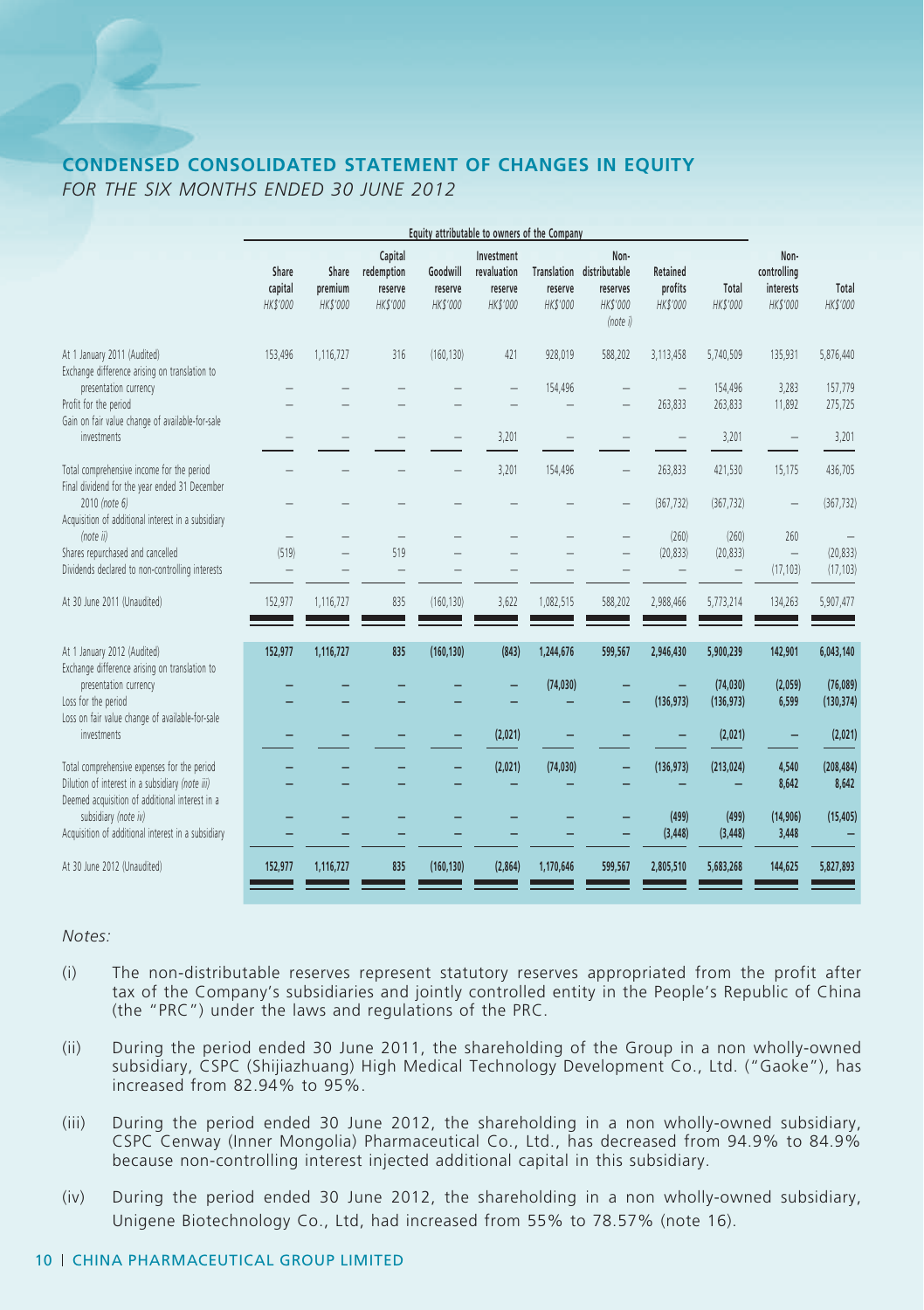# **CONDENSED CONSOLIDATED STATEMENT OF CASH FLOWS**

*FOR THE SIX MONTHS ENDED 30 JUNE 2012*

|                                                     | For the six months |             |  |  |
|-----------------------------------------------------|--------------------|-------------|--|--|
|                                                     | ended 30 June      |             |  |  |
|                                                     | 2012<br>2011       |             |  |  |
|                                                     | <b>HK\$'000</b>    | HK\$'000    |  |  |
|                                                     | (Unaudited)        | (Unaudited) |  |  |
|                                                     |                    |             |  |  |
| Cash generated from operations                      | 566,589            | 28,847      |  |  |
| PRC Enterprise Income Tax paid                      | (26, 740)          | (98, 875)   |  |  |
| PRC withholding tax paid                            | (32, 716)          | (1, 242)    |  |  |
|                                                     |                    |             |  |  |
| Net cash from (used in) operating activities        | 507,133            | (71, 270)   |  |  |
|                                                     |                    |             |  |  |
| Net cash used in investing activities:              |                    |             |  |  |
| Purchases of property, plant and equipment          | (199, 536)         | (447, 973)  |  |  |
| Purchases of intangible assets                      | (8, 191)           | (19,048)    |  |  |
| Proceeds from disposal of property, plant and       |                    |             |  |  |
| equipment                                           | 2,572              | 19,461      |  |  |
| Capital contribution by non-controlling interest of |                    |             |  |  |
| subsidiary                                          | 8,642              |             |  |  |
| Other investing cash flows                          | 5,887              | (2, 445)    |  |  |
|                                                     |                    |             |  |  |
|                                                     | (190, 626)         | (450,005)   |  |  |
|                                                     |                    |             |  |  |
| Net cash (used in) from financing activities:       |                    |             |  |  |
| New bank loans raised                               | 459,484            | 534,762     |  |  |
| Repayments of bank loans                            | (543, 852)         | (145, 714)  |  |  |
| Repayment to immediate holding company              | (188, 036)         |             |  |  |
| Dividend paid to owners of the Company              |                    | (179, 696)  |  |  |
| Other financing cash flows                          | (112, 814)         | (59, 858)   |  |  |
|                                                     |                    |             |  |  |
|                                                     | (385, 218)         | 149,494     |  |  |
|                                                     |                    |             |  |  |
| Net decrease in cash and cash equivalents           | (68, 711)          | (371, 781)  |  |  |
| Cash and cash equivalents at 1 January              | 1,034,536          | 1,099,806   |  |  |
| Effect of foreign exchange rate changes             | (3, 771)           | 18,794      |  |  |
|                                                     |                    |             |  |  |
| Cash and cash equivalents at 30 June                | 962,054            | 746,819     |  |  |
|                                                     |                    |             |  |  |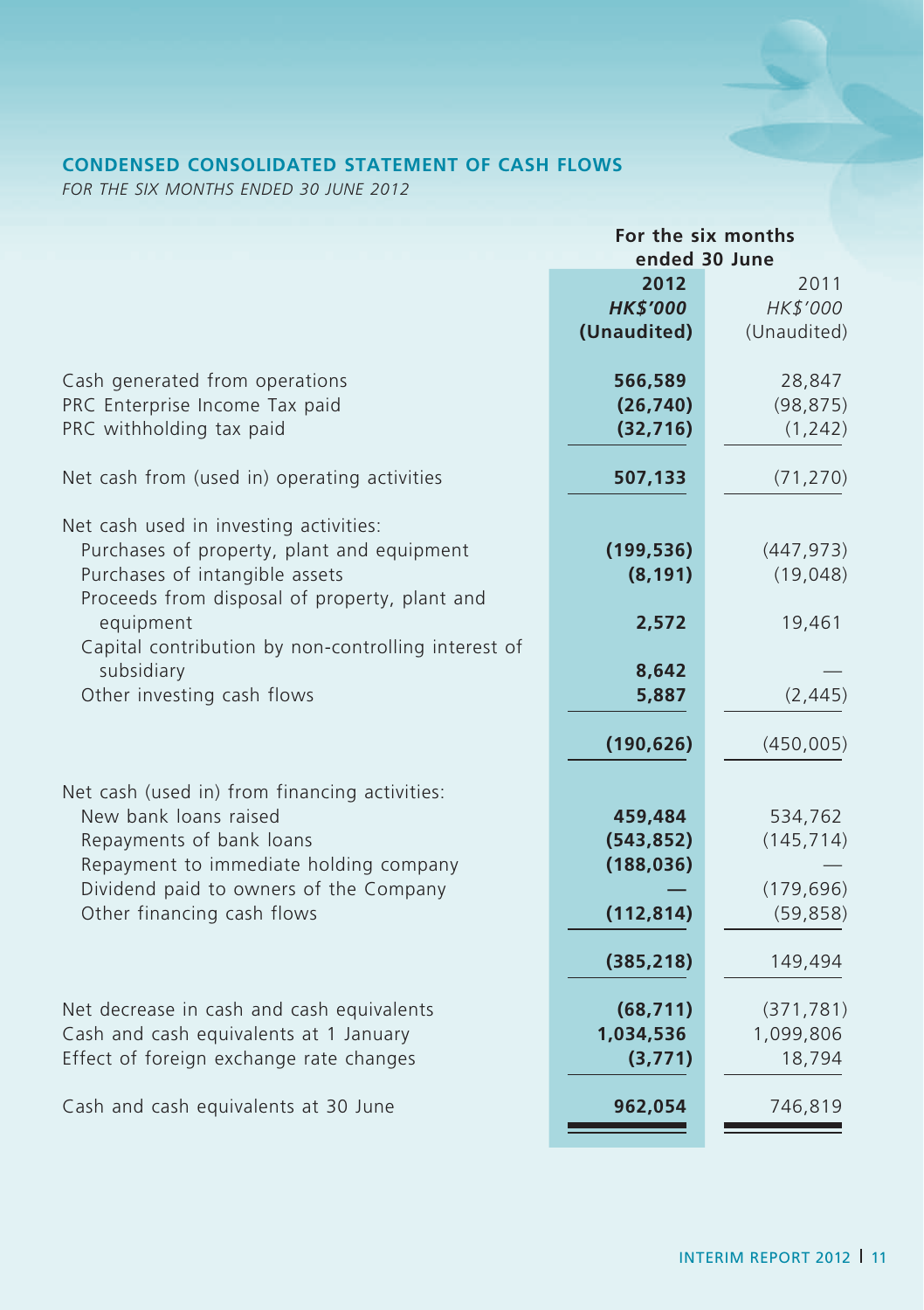## **NOTES TO THE CONDENSED CONSOLIDATED FINANCIAL STATEMENTS**

*FOR THE SIX MONTHS ENDED 30 JUNE 2012*

## **1. BASIS OF PREPARATION**

The condensed consolidated financial statements have been prepared in accordance with Hong Kong Accounting Standard 34, "Interim Financial Reporting" issued by the Hong Kong Institute of Certified Public Accountants (the "HKICPA") as well as with the applicable disclosure requirements of Appendix 16 to the Rules Governing the Listing of Securities on The Stock Exchange of Hong Kong Limited (the "Listing Rules").

## **2. Principal Accounting Policies**

The condensed consolidated financial statements have been prepared on the historical cost basis, except for certain financial instruments, which are measured at fair values, as appropriate.

Except as described below, the accounting policies and methods of computation used in the condensed consolidated financial statements for the six months ended 30 June 2012 are the same as those followed in the preparation of the Group's annual financial statements for the year ended 31 December 2011.

In the current interim period, the Group has applied, for the first time, the following amendments to Hong Kong Financial Reporting Standards ("HKFRSs") issued by HKICPA.

- Amendments to HKFRS 7 Disclosures Transfers of Financial Assets; and
- Amendments to HKAS 12 *Deferred Tax Recovery of Underlying Assets*.

The application of the above amendments to HKFRSs in the current interim period has had no material effect on the amounts reported in these condensed consolidated financial statements and disclosures set out in these condensed consolidated financial statements.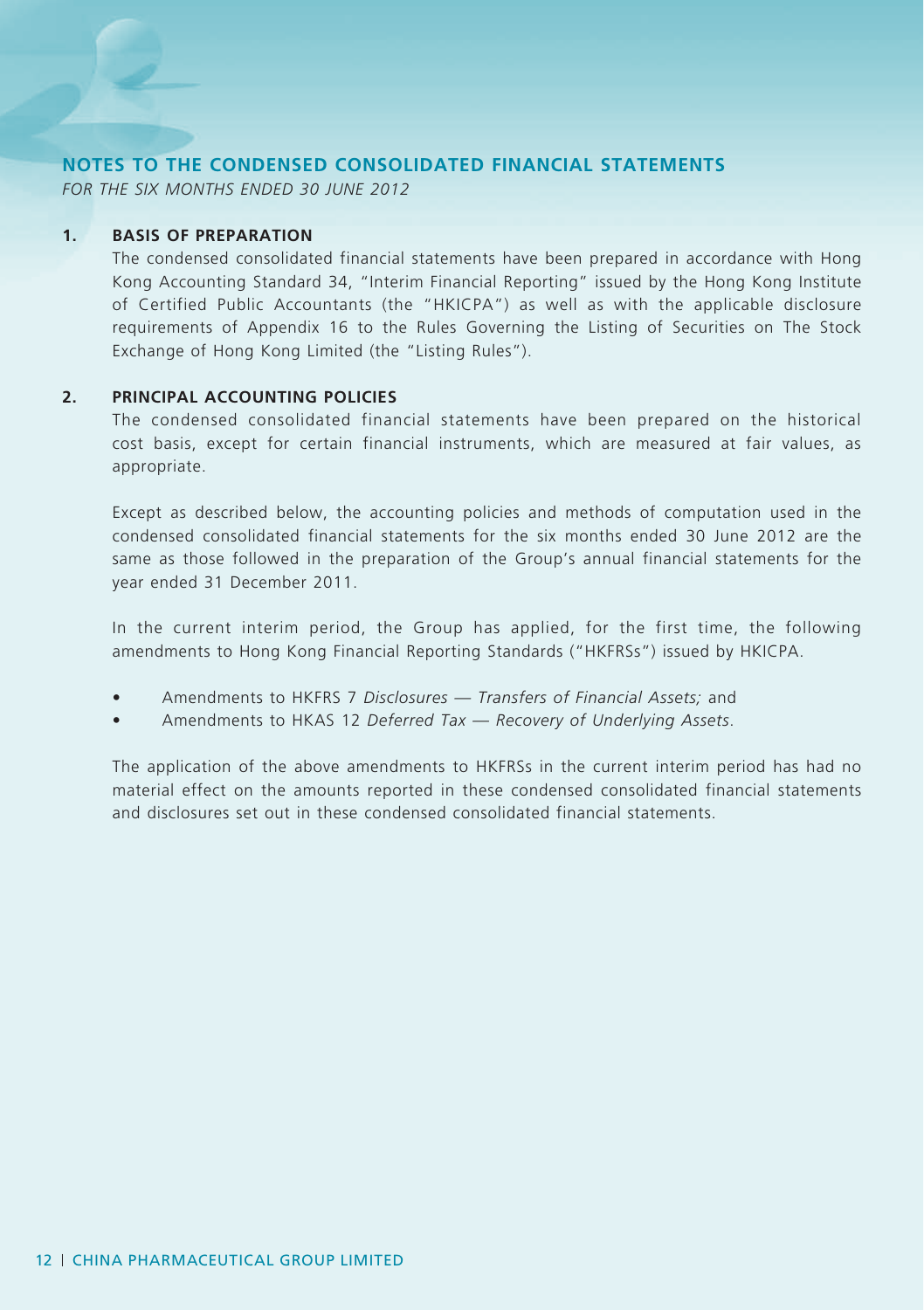# **3. SEGMENT INFORMATION**

The following is an analysis of the Group's revenue and results by reportable and operating segments for the period under review:

|                                                                     | <b>Intermediates and Bulk Drugs</b>    |                                                 |                                                   |                                 |                                    |                                        |                                 |
|---------------------------------------------------------------------|----------------------------------------|-------------------------------------------------|---------------------------------------------------|---------------------------------|------------------------------------|----------------------------------------|---------------------------------|
|                                                                     | Vitamin C<br>series<br><b>HK\$'000</b> | <b>Antibiotics</b><br>series<br><b>HK\$'000</b> | <b>Finished</b><br><b>Drugs</b><br><b>HKS'000</b> | <b>Others</b><br><b>HKS'000</b> | Segment<br>total<br><b>HKS'000</b> | <b>Eliminations</b><br><b>HK\$'000</b> | Consolidated<br><b>HK\$'000</b> |
| SEGMENT REVENUE<br>External sales<br>Inter-segment sales            | 653,322<br>725                         | 1,211,889<br>118,912                            | 1,246,885                                         | 60,176                          | 3,172,272<br>119,637               | (119, 637)                             | 3,172,272                       |
| TOTAL                                                               | 654,047                                | 1,330,801                                       | 1,246,885                                         | 60,176                          | 3,291,909                          | (119, 637)                             | 3,172,272                       |
| Inter-segment sales are charged at<br>prevailing market rates.      |                                        |                                                 |                                                   |                                 |                                    |                                        |                                 |
| SEGMENT (LOSS) PROFIT                                               | (12, 763)                              | (103, 145)                                      | 73,842                                            | (442)                           |                                    |                                        | (42, 508)                       |
| Unallocated income<br>Unallocated central expenses                  |                                        |                                                 |                                                   |                                 |                                    |                                        | 5,887<br>(34, 911)              |
| Operating loss                                                      |                                        |                                                 |                                                   |                                 |                                    |                                        | (71, 532)                       |
| Share of results of a jointly<br>controlled entity<br>Finance costs |                                        |                                                 |                                                   |                                 |                                    |                                        | (782)<br>(45, 975)              |
| Loss before taxation                                                |                                        |                                                 |                                                   |                                 |                                    |                                        | (118, 289)                      |

# **For the six months ended 30 June 2012 (Unaudited)**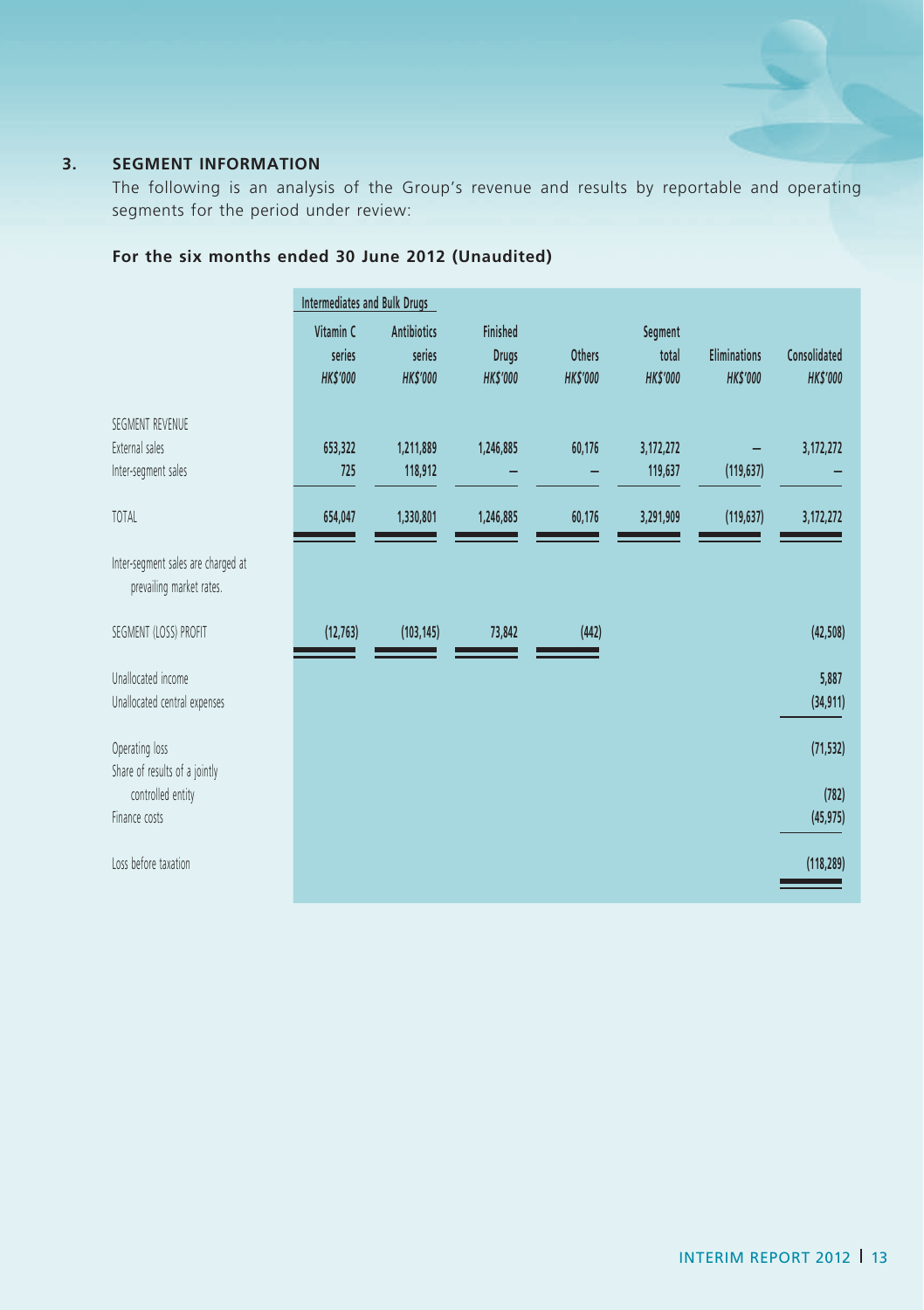## **3. SEGMENT INFORMATION** *(Continued)* **For the six months ended 30 June 2011 (Unaudited)**

|                                                                | Intermediates and Bulk Drugs    |                                   |                               |                    |                              |                          |                          |
|----------------------------------------------------------------|---------------------------------|-----------------------------------|-------------------------------|--------------------|------------------------------|--------------------------|--------------------------|
|                                                                | Vitamin C<br>series<br>HK\$'000 | Antibiotics<br>series<br>HK\$'000 | Finished<br>Drugs<br>HK\$'000 | Others<br>HK\$'000 | Segment<br>total<br>HK\$'000 | Eliminations<br>HK\$'000 | Consolidated<br>HK\$'000 |
| SEGMENT REVENUE<br>External sales<br>Inter-segment sales       | 977,650<br>867                  | 1,767,297<br>494,089              | 1,364,192                     | 65,004<br>138,123  | 4,174,143<br>633,079         | (633, 079)               | 4,174,143                |
| <b>TOTAL</b>                                                   | 978,517                         | 2,261,386                         | 1,364,192                     | 203,127            | 4,807,222                    | (633, 079)               | 4,174,143                |
| Inter-segment sales are charged at<br>prevailing market rates. |                                 |                                   |                               |                    |                              |                          |                          |
| SEGMENT PROFIT                                                 | 161,226                         | 136,356                           | 134,530                       | 834                |                              |                          | 432,946                  |
| Unallocated income<br>Unallocated central expenses             |                                 |                                   |                               |                    |                              |                          | 2,302<br>(66, 003)       |
| Operating profit                                               |                                 |                                   |                               |                    |                              |                          | 369,245                  |
| Share of results of a jointly<br>controlled entity             |                                 |                                   |                               |                    |                              |                          | 6,689                    |
| Finance costs                                                  |                                 |                                   |                               |                    |                              |                          | (31, 461)                |
| Profit before taxation                                         |                                 |                                   |                               |                    |                              |                          | 344,473                  |

Segment (loss) profit represents the (loss) profit from each segment without allocation of interest income, central administrative expenses, central advertising costs, share of results of a jointly controlled entity and finance costs. This is the measure reported to the board of directors for the purposes of resource allocation and performance assessment.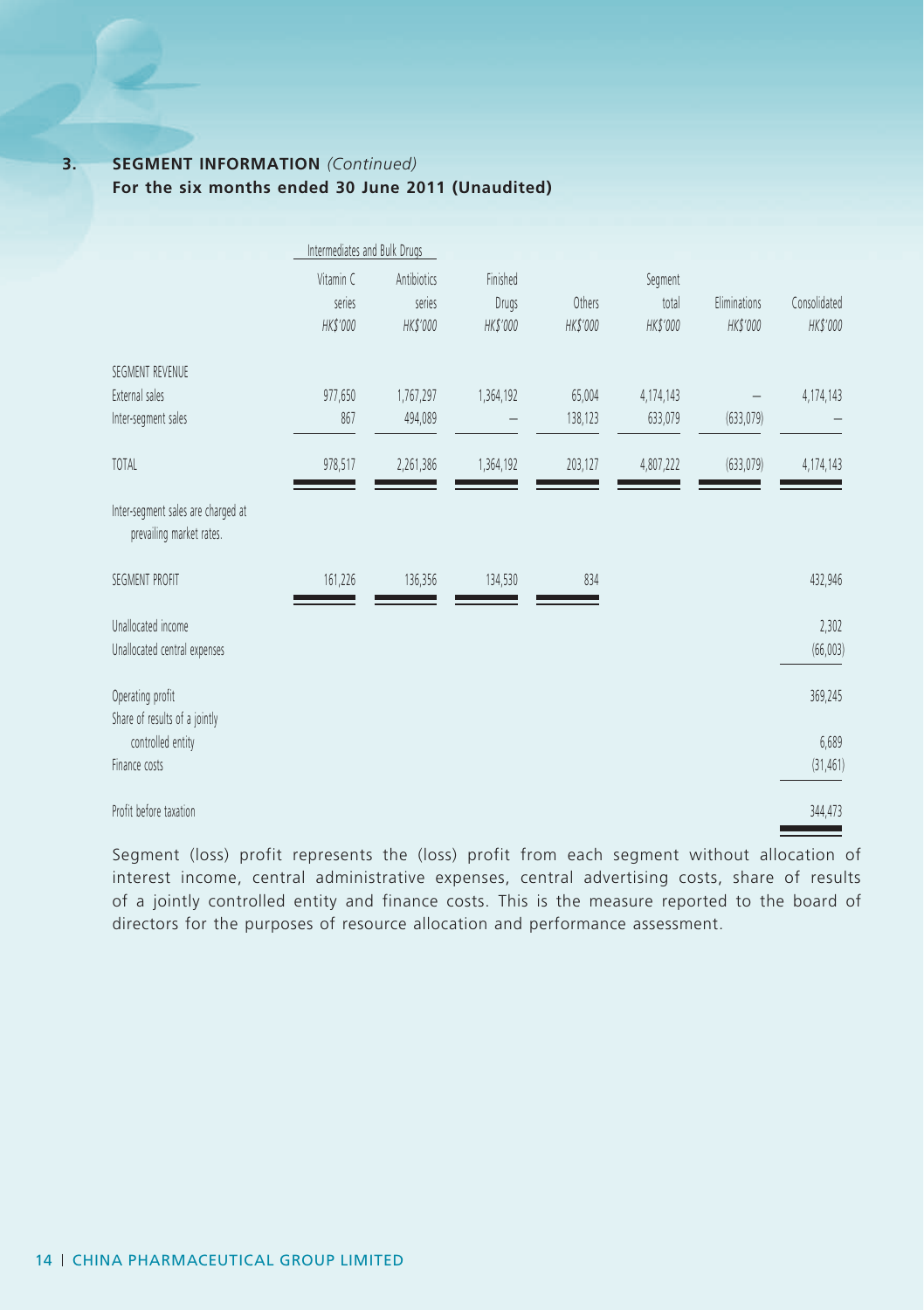# **4. (LOSS) PROFIT BEFORE TAXATION**

|                                                                                                      | For the six months |             |  |
|------------------------------------------------------------------------------------------------------|--------------------|-------------|--|
|                                                                                                      | ended 30 June      |             |  |
|                                                                                                      | 2012               | 2011        |  |
|                                                                                                      | <b>HK\$'000</b>    | HK\$'000    |  |
|                                                                                                      | (Unaudited)        | (Unaudited) |  |
| (Loss) profit before taxation has been arrived at after<br>charging (crediting) the following items: |                    |             |  |
| Amortisation of intangible assets                                                                    |                    |             |  |
| (included in cost of sales)                                                                          | 24,105             | 21,459      |  |
| Amortisation of prepaid lease payments                                                               | 3,946              | 4,740       |  |
| Depreciation of property, plant and equipment                                                        | 290,636            | 281,202     |  |
| Impairment loss on intangible asset                                                                  |                    |             |  |
| (included in administrative expense)                                                                 | 2,115              |             |  |
| (Gain)/loss on disposal of property, plant and                                                       |                    |             |  |
| equipment (included in other income/expenses)                                                        | (538)              | 1,473       |  |
| Net foreign exchange (gains) losses                                                                  | (20, 276)          | 4,391       |  |
| Research and development expenses                                                                    |                    |             |  |
| (included in other expenses)                                                                         | 31,301             | 63,395      |  |
| Interest income                                                                                      |                    | (2,302)     |  |
|                                                                                                      | (5,887)            |             |  |
|                                                                                                      |                    |             |  |

For the six months ended 30 June 2011 and 2012, cost of inventories recognised as an expense approximated cost of sales as shown in the condensed consolidated income statement.

## **5. TAXATION**

|                                   | For the six months |             |  |
|-----------------------------------|--------------------|-------------|--|
|                                   | ended 30 June      |             |  |
|                                   | 2012               | 2011        |  |
|                                   | <b>HK\$'000</b>    | HK\$'000    |  |
|                                   | (Unaudited)        | (Unaudited) |  |
| The tax charge comprises:         |                    |             |  |
| PRC Enterprise Income Tax         |                    |             |  |
| - Current year                    | 9,687              | 62,015      |  |
| - Underprovision in prior periods | 1,630              | 2,026       |  |
|                                   |                    |             |  |
|                                   | 11,317             | 64,041      |  |
| Deferred taxation                 | 768                | 4,707       |  |
|                                   | 12,085             | 68,748      |  |
|                                   |                    |             |  |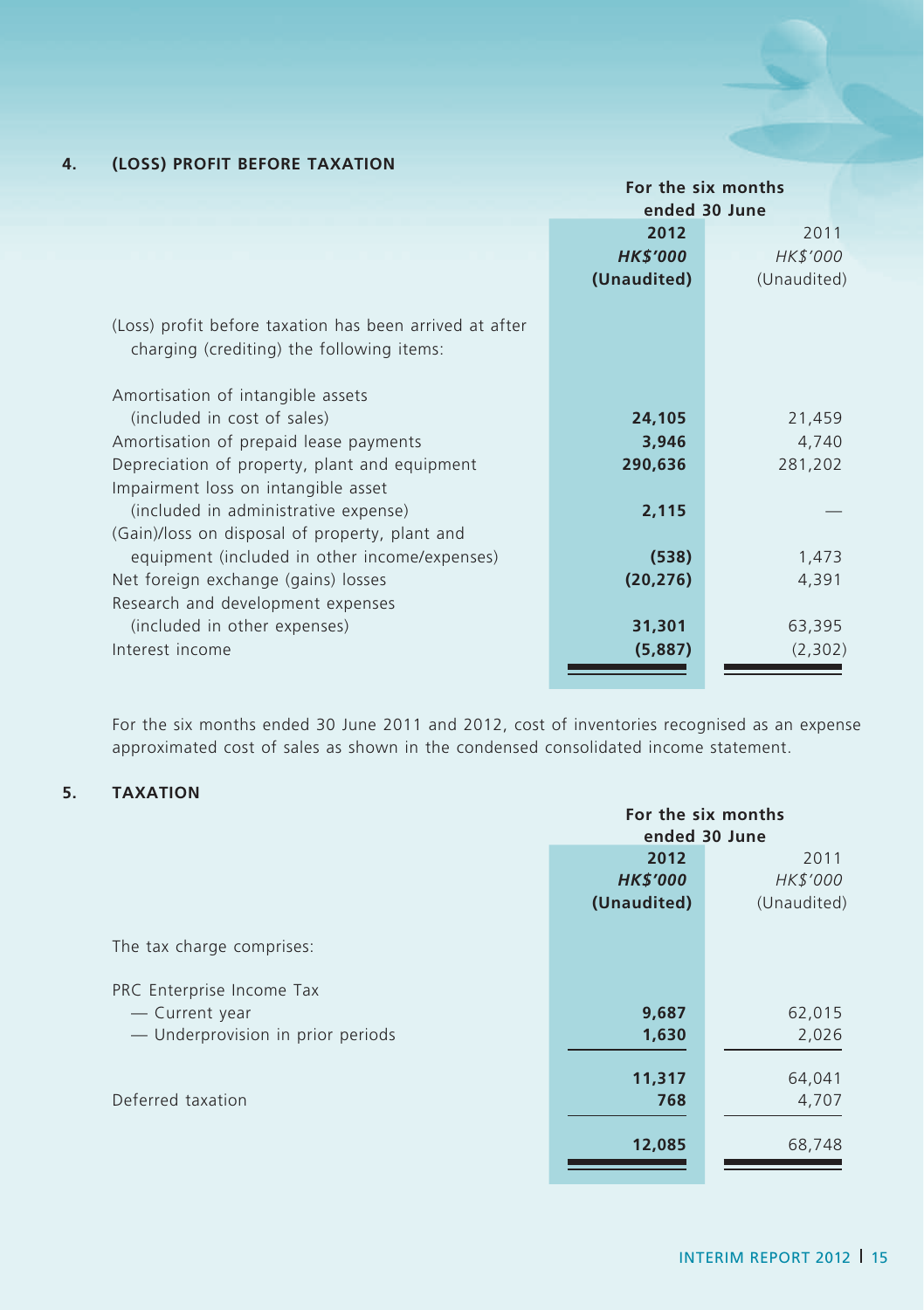#### **5. TAXATION** *(Continued)*

No Hong Kong Profits Tax is payable by the Company nor its Hong Kong subsidiaries since they either had no assessable profits or incurred tax losses for both periods. Taxation arising in other jurisdictions is calculated at the rate prevailing in the relevant jurisdictions.

Pursuant to the relevant laws and regulations in the PRC, a subsidiary of the Company established before 16 March 2007 are entitled to exemption from PRC Enterprise Income Tax for two years starting from their first profit-making years, followed by a 50% reduction in tax rate for the next three years ending on 31 December 2013.

In addition, certain subsidiaries of the Company are qualified as advanced technology enterprises in the PRC and have obtained approvals from the relevant tax authorities for the tax rate to be reduced to 15%.

The tax charge for both periods represents income tax provisions which have taken into account the above-mentioned tax incentives. The basic tax rate of the Company's PRC subsidiaries is 25%, except those subsidiaries described above.

In respect of the withholding tax upon the distribution of undistributed retained profits earned by the PRC subsidiaries to the shareholders, deferred taxation of HK\$768,000 (2011: HK\$4,707,000) has been provided for in the condensed consolidated financial statements in respect of the temporary differences attributable to such profits. During the period, withholding tax of HK\$32,716,000 (2011: HK\$1,242,000) has been paid.

As at 30 June 2012, the Group had unused tax losses of HK\$407,416,000 (31 December 2011: HK\$199,910,000) available for offset against future profits. No deferred tax asset has been recognised in respect of such losses due to the unpredictability of future profit streams. Most of the unrecognised tax losses will expire in various dates up to 2016.

There was no other significant unprovided deferred tax for the period or at the end of the reporting period.

#### **6. DIVIDENDS**

The directors do not declare the payment of an interim dividend for the six months ended 30 June 2012 (2011: Nil).

During the period, no final dividend was distributed to shareholders in respect of the year ended 31 December 2011 (2011: HK24 cents per share for the year ended 31 December 2010). The aggregate amount of final dividend distributed amounted to Nil (2011: HK\$367,732,000). The amount paid in the current period amounted to Nil (2011: HK\$179,696,000).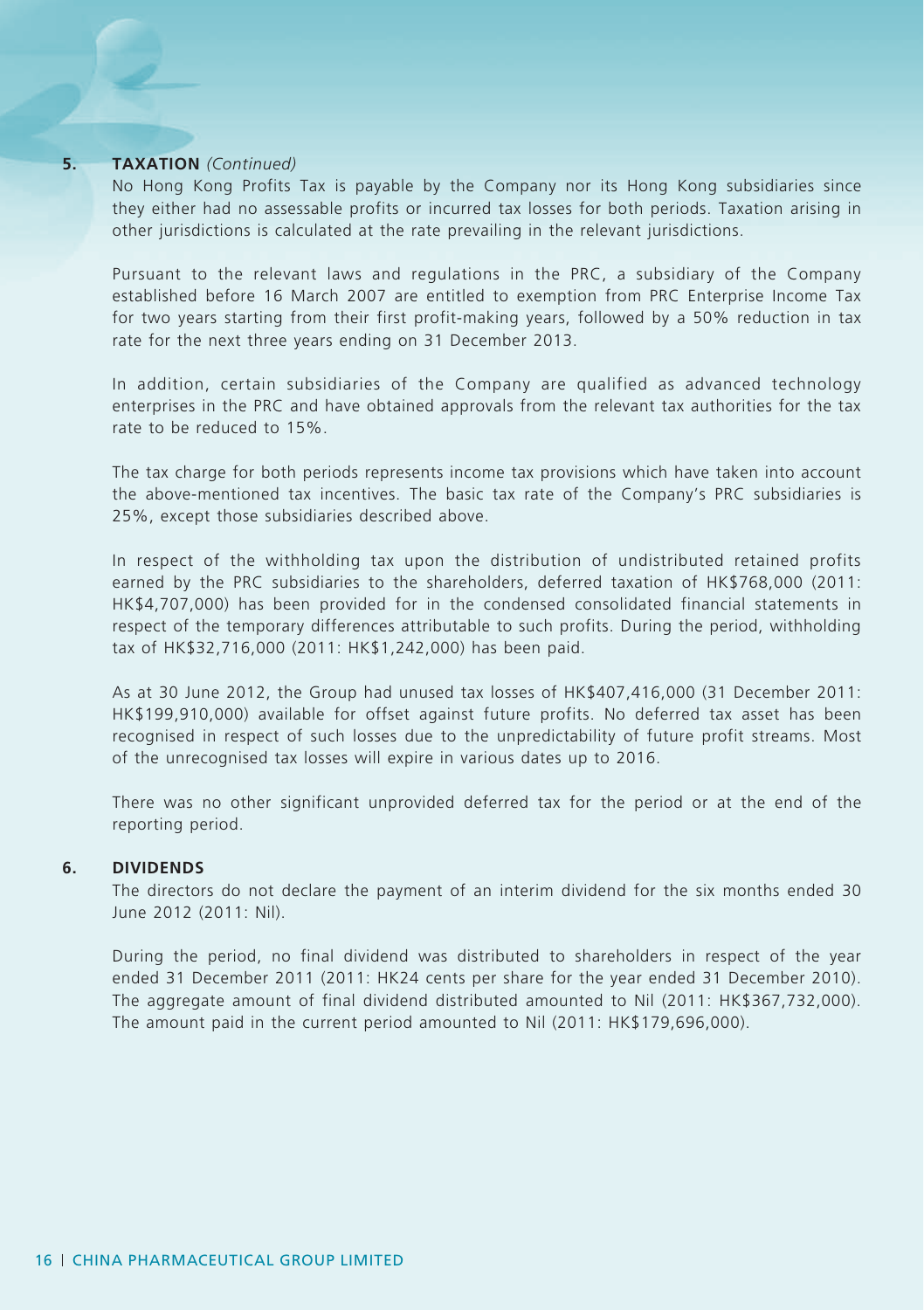## **7. (LOSS) EARNINGS PER SHARE**

The calculation of the basic loss per share for the six months ended 30 June 2012 is based on the loss for the period attributable to owners of the Company of HK\$136,973,000 (2011: profit of HK\$263,833,000) and 1,529,766,661 shares in issue (2011: the weighted average number of ordinary shares of 1,532,864,584) for the period.

No diluted earnings per share has been presented for the six months ended 30 June 2012 and 2011 as there were no potential ordinary shares in issue during both periods.

#### **8. MOVEMENTS IN PROPERTY, PLANT AND EQUIPMENT**

During the period, the Group spent HK\$297,708,000 (2011: HK\$359,131,000) on acquisition of property, plant and equipment in order to upgrade its manufacturing capabilities.

In addition, the Group disposed of certain property, plant and equipment with a carrying amount of HK\$2,034,000 (2011: HK\$20,934,000), resulting in a gain of HK\$538,000 (2011: a loss of HK\$1,473,000).

## **9. TRADE AND OTHER RECEIVABLES/BILLS RECEIVABLES**

|                                    | As at           | As at       |
|------------------------------------|-----------------|-------------|
|                                    | 30 June         | 31 December |
|                                    | 2012            | 2011        |
|                                    | <b>HK\$'000</b> | HK\$'000    |
|                                    | (Unaudited)     | (Audited)   |
| Trade receivables                  | 1,328,875       | 1,241,130   |
| Less: allowance for doubtful debts | (15, 175)       | (15, 278)   |
|                                    | 1,313,700       | 1,225,852   |
| Bills receivables                  | 340,556         | 670,034     |
|                                    | 1,654,256       | 1,895,886   |
| Other receivables                  | 440,030         | 570,413     |
|                                    | 2,094,286       | 2,466,299   |

The Group allows a general credit period of up to 90 days to its trade customers. The following is an analysis of trade receivables (net of allowance for doubtful debts) presented based on invoice date.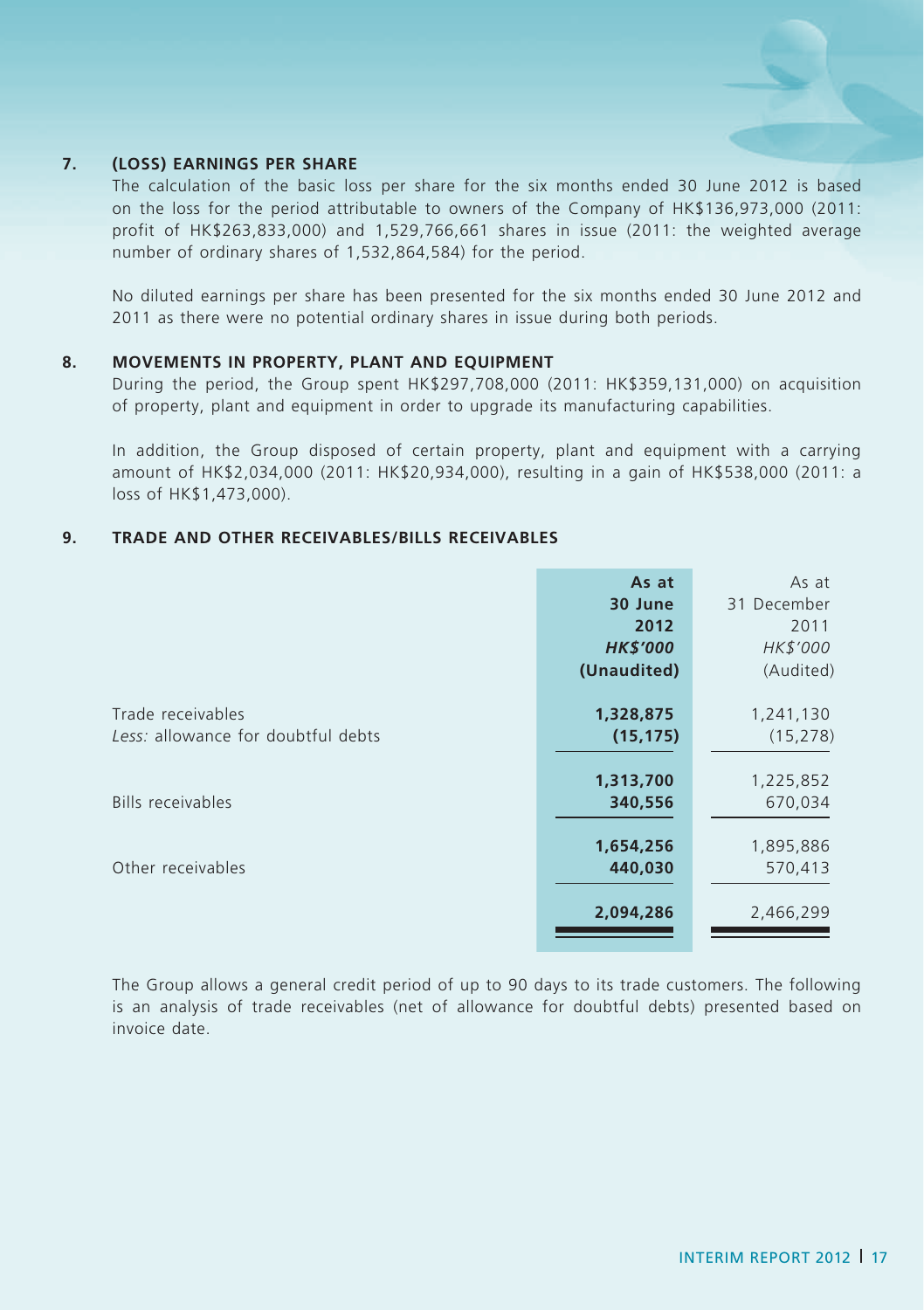## **9. TRADE AND OTHER RECEIVABLES/BILLS RECEIVABLES** *(Continued)*

|                 | As at<br>30 June | As at<br>31 December |
|-----------------|------------------|----------------------|
|                 | 2012             | 2011                 |
|                 | <b>HK\$'000</b>  | HK\$'000             |
|                 | (Unaudited)      | (Audited)            |
| 0 to 90 days    | 1,084,609        | 1,001,965            |
| 91 to 180 days  | 191,912          | 194,449              |
| 181 to 365 days | 37,179           | 29,438               |
|                 | 1,313,700        | 1,225,852            |

## **10. RELATED PARTY disclosures**

During the period, the Group had significant transactions and balances with related parties, some of which are also deemed to be connected parties pursuant to the Listing Rules. The significant transactions with these companies during the period, and balances with them at the end of the reporting period, are as follows:

## *(I) RELATED AND CONNECTED PARTIES*

|                                                                                                                                                                                                     |                                                                                                                                                                                                                                                                    | For the six months                                        |                                                       |
|-----------------------------------------------------------------------------------------------------------------------------------------------------------------------------------------------------|--------------------------------------------------------------------------------------------------------------------------------------------------------------------------------------------------------------------------------------------------------------------|-----------------------------------------------------------|-------------------------------------------------------|
|                                                                                                                                                                                                     |                                                                                                                                                                                                                                                                    | ended 30 June                                             |                                                       |
| Name of company                                                                                                                                                                                     | Nature of transactions/balances                                                                                                                                                                                                                                    | 2012<br><b>HK\$'000</b><br>(Unaudited)                    | 2011<br>HK\$'000<br>(Unaudited)                       |
| Shijiazhuang Pharmaceutical<br>Group Company Limited<br>("SPG") (a fellow subsidiary<br>of Massive Giant Group<br>Limited ("Massive Giant"),<br>the majority shareholder<br>of the Company) and its | Sales of vitamin C products (note a)<br>Product processing services (note b)<br>Sales of antibiotic products (note c)<br>Sales of antibiotic products (note d)<br>Rental expenses (note e)<br>Sales of finished drugs (note f)<br>Sales of finished drugs (note q) | 1,086<br>7,250<br>2,077<br>16,847<br>18,599               | 2,319<br>6,827<br>4,575<br>4,037<br>13,254<br>7,640   |
| subsidiaries (the "SPG<br>Group")                                                                                                                                                                   |                                                                                                                                                                                                                                                                    | As at<br>30 June<br>2012<br><b>HKS'000</b><br>(Unaudited) | As at<br>31 December<br>2011<br>HK\$'000<br>(Audited) |
|                                                                                                                                                                                                     | Balance due from (to) the SPG Group<br>- trade receivables aged                                                                                                                                                                                                    |                                                           |                                                       |
|                                                                                                                                                                                                     | $0-90$ days                                                                                                                                                                                                                                                        | 67,001                                                    | 15,490                                                |
|                                                                                                                                                                                                     | — Other payable (note h)                                                                                                                                                                                                                                           | 70,384                                                    | 3,315                                                 |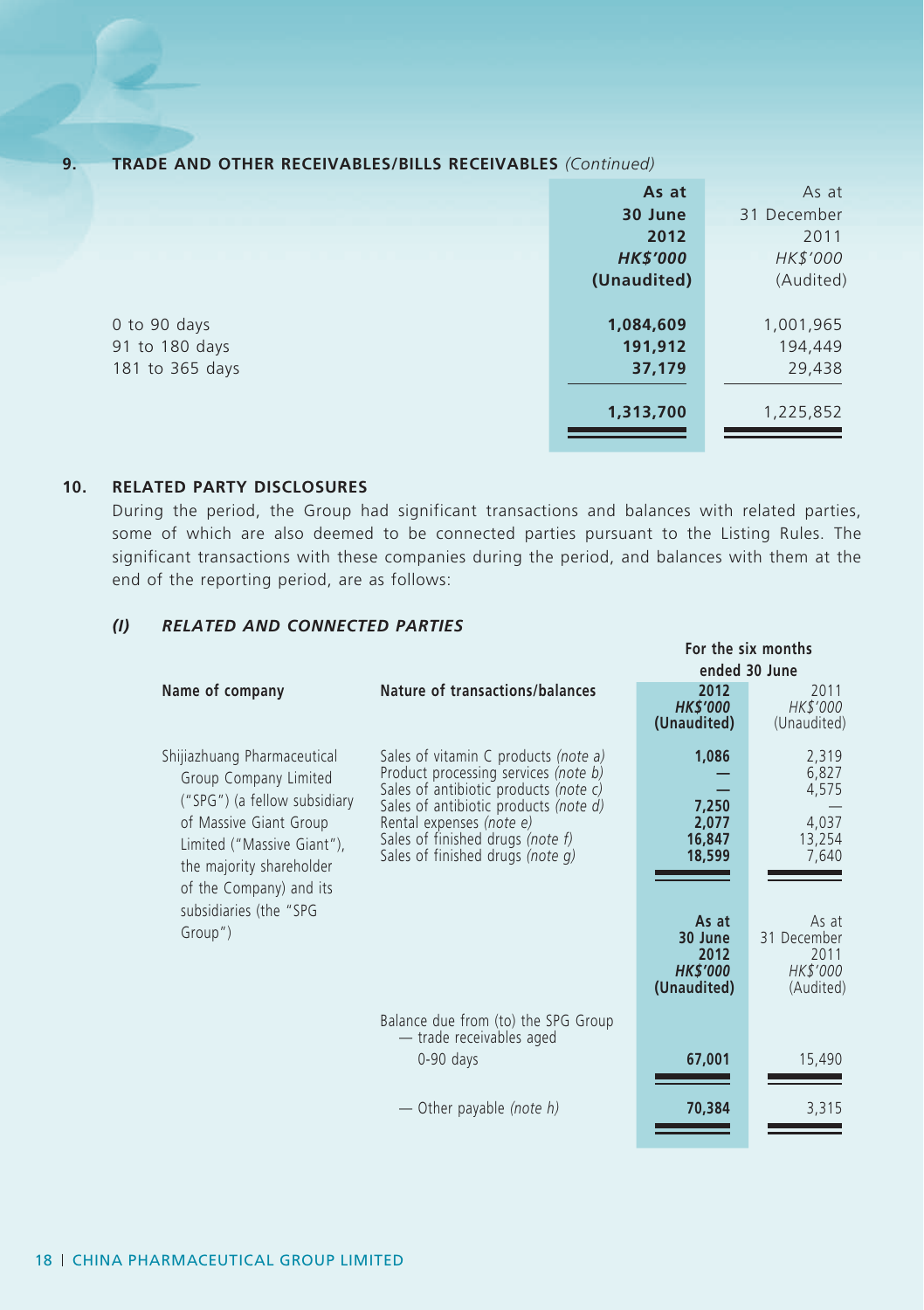## *(I) RELATED AND CONNECTED PARTIES (Continued)*

As at 30 June 2012, SPG had also given corporate guarantees to banks in the PRC to secure loan facilities to the extent of RMB510,000,000 (31 December 2011: RMB610,000,000) granted to the Group. As at 30 June 2012, the extent of utilisation by the Group amounted to RMB510,000,000 (31 December 2011: RMB610,000,000).

During the period ended 30 June 2012, a credit facility in aggregate amount of RMB510,000,000 was made available by a bank to SPG and certain subsidiaries of the Company for RMB300,000,000 and RMB210,000,000 respectively. The credit facility is a general working capital facility for three years from 14 December 2009. At 30 June 2012, the Company did not utilise the facility.

|                                 | As at           | As at       |
|---------------------------------|-----------------|-------------|
|                                 | 30 June         | 31 December |
| Nature of transactions/balances | 2012            | 2011        |
|                                 | <b>HK\$'000</b> | HK\$'000    |
|                                 | (Unaudited)     | (Audited)   |
|                                 |                 |             |
| Balance due to Massive Giant -  |                 |             |
| dividend payable (note h)       |                 | 188,036     |
|                                 |                 |             |
|                                 |                 |             |

## *(II) OTHER RELATED PARTIES*

|                                                                                                          |                                                        |                 | נוווטווו גוכ טווי וטו |
|----------------------------------------------------------------------------------------------------------|--------------------------------------------------------|-----------------|-----------------------|
|                                                                                                          |                                                        |                 | ended 30 June         |
| Name of company                                                                                          | Nature of transactions/balances                        | 2012            | 2011                  |
|                                                                                                          |                                                        | <b>HK\$'000</b> | HK\$'000              |
|                                                                                                          |                                                        | (Unaudited)     | (Unaudited)           |
| Hebei Huarong<br>Pharmaceutical Co., Ltd.<br>("Huarong"), a jointly<br>controlled entity of the<br>Group | Provision of utility services by the<br>Group (note i) | 11,345          | 12,552                |
|                                                                                                          |                                                        | As at           | As at                 |
|                                                                                                          |                                                        | 30 June         | 31 December           |
|                                                                                                          |                                                        | 2012            | 2011                  |
|                                                                                                          |                                                        |                 |                       |
|                                                                                                          |                                                        | <b>HK\$'000</b> | HK\$'000              |
|                                                                                                          |                                                        | (Unaudited)     | (Audited)             |
|                                                                                                          | Balance due from Huarong                               |                 |                       |
|                                                                                                          | — dividend receivables                                 | 23,013          | 10,667                |
|                                                                                                          | - other receivables                                    | 26,562          | 13,753                |
|                                                                                                          |                                                        | 49,575          | 24,420                |
|                                                                                                          |                                                        |                 |                       |

**For the six months**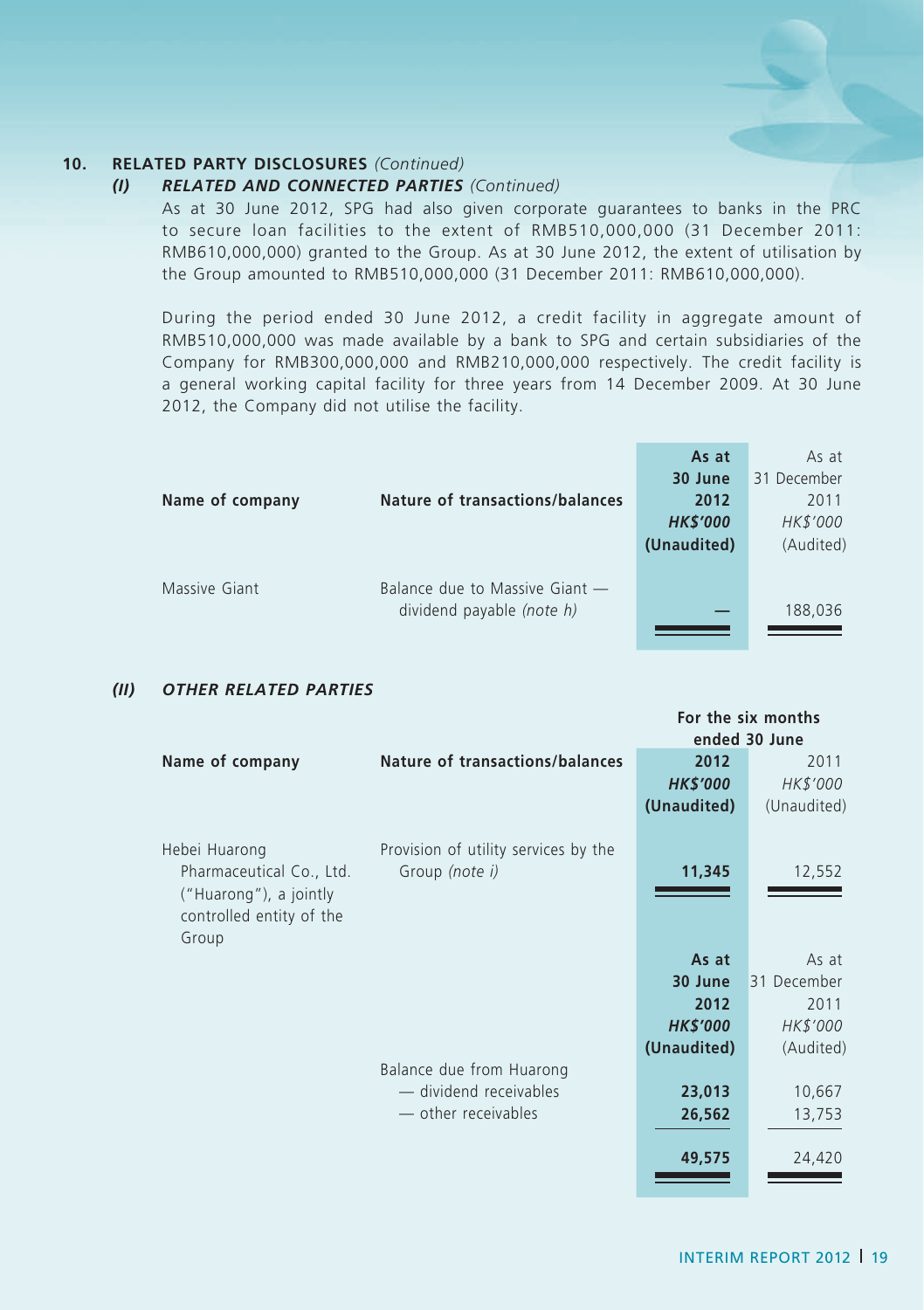## **10. RELATED PARTY disclosures** *(Continued) (III) CONNECTED PARTIES*

|                                                                                                                                                        |                                                                                       |                 | For the six months |
|--------------------------------------------------------------------------------------------------------------------------------------------------------|---------------------------------------------------------------------------------------|-----------------|--------------------|
|                                                                                                                                                        |                                                                                       |                 | ended 30 June      |
| Name of company                                                                                                                                        | <b>Nature of transactions/balances</b>                                                | 2012            | 2011               |
|                                                                                                                                                        |                                                                                       | <b>HK\$'000</b> | HK\$'000           |
|                                                                                                                                                        |                                                                                       | (Unaudited)     | (Unaudited)        |
| Guangdong Titan<br>Pharmaceutical Co., Ltd.<br>("Guangdong Titan"), a<br>wholly-owned subsidiary<br>of the non-controlling<br>interest of a subsidiary | Sale of intermediate products<br>$(note$ $i)$                                         | 33,333          | 70,014             |
|                                                                                                                                                        |                                                                                       | As at           | As at              |
|                                                                                                                                                        |                                                                                       | 30 June         | 31 December        |
|                                                                                                                                                        |                                                                                       | 2012            | 2011               |
|                                                                                                                                                        |                                                                                       | <b>HK\$'000</b> | HK\$'000           |
|                                                                                                                                                        |                                                                                       | (Unaudited)     | (Audited)          |
| Guangdong Titan                                                                                                                                        | Balance due from Guangdong<br>Titan<br>- trade receivables (note j)<br>aged 0-90 days | 41,368          | 24,128             |

## *(IV) COMPENSATION OF KEY MANAGEMENT PERSONNEL*

The remuneration of key management personnel of the Group during the period is as follows:

|                          | For the six months |               |
|--------------------------|--------------------|---------------|
|                          |                    | ended 30 June |
|                          | 2012               | 2011          |
|                          | <b>HK\$'000</b>    | HK\$'000      |
|                          | (Unaudited)        | (Unaudited)   |
|                          |                    |               |
| Short-term benefits      | 3,851              | 4,463         |
| Post-employment benefits | 407                | 348           |
|                          |                    |               |
|                          | 4,258              | 4,811         |
|                          |                    |               |

The above remuneration is determined by the remuneration committee having regard to the Group's operating results, performance of individuals and market trends.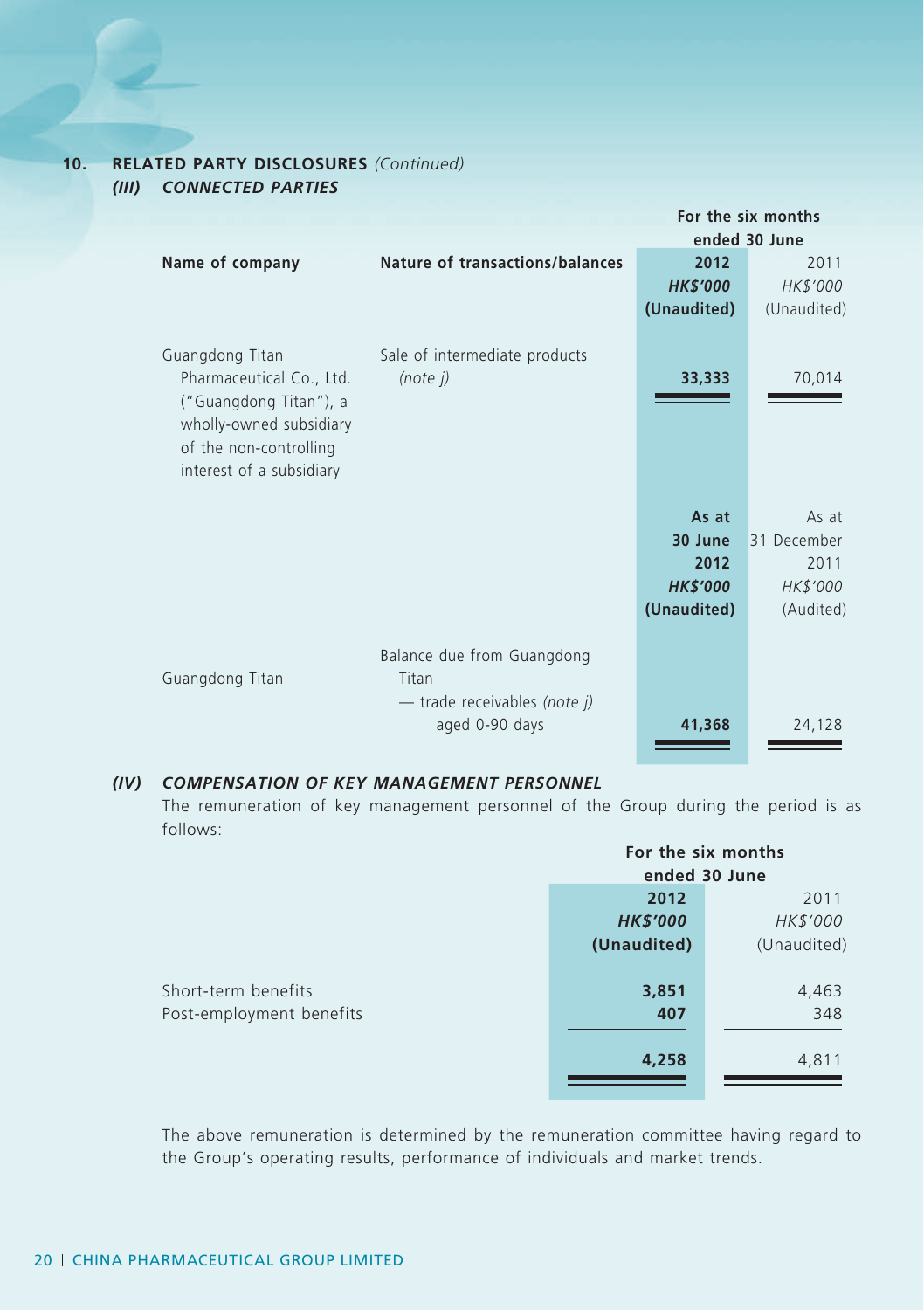*Notes:*

(a) On 13 May 2009, CSPC Weisheng Pharmaceutical (Shijiazhuang) Co., Ltd. ("Weisheng"), a wholly-owned subsidiary of the Company, entered into an agreement with CSPC Ouyi Pharmaceutical Co., Ltd. ("Ouyi"), a wholly-owned subsidiary of SPG, in relation to the sale of vitamin C products for a term of three years from 13 May 2009 to 12 May 2012. By entering into this agreement, the Group was able to maintain and expand the business relationship with Ouyi.

The extent of these connected transactions did not exceed the limit as set out in the announcement of the Company dated 13 May 2009.

(b) On 13 May 2009, CSPC Zhongnuo Pharmaceutical (Shijiazhuang) Co., Ltd. ("Zhongnuo") (note k), a wholly-owned subsidiary of the Company, entered into an agreement with Ouyi and pursuant to which Ouyi provides product processing services to Zhongnuo for various cephalosporin powder injection products, for a term of three years from 13 May 2009 to 12 May 2012. By entering into this agreement, the Group was able to obtain reliable processing services for the Group's products.

The extent of these connected transactions did not exceed the limit as set out in the announcement of the Company dated 13 May 2009.

(c) On 13 May 2009, CSPC Hebei Zhongrun Pharmaceutical Co., Ltd. ("Zhongrun")(note k), a non wholly-owned subsidiary of the Company, entered into an agreement with Ouyi in relation to the sale of antibiotics products for a term of 3 years from 13 May 2009 to 12 May 2012. By entering into this agreement, the Group was able to maintain and expand the business relationship with Ouyi.

The extent of these connected transactions did not exceed the limit as set out in the announcement of the Company dated 13 May 2009.

(d) On 30 June 2011, Gaoke(note k) entered into an agreement with Ouyi in relation to the sales of antibiotic products for a term of three years from 1 July 2011 to 30 June 2014. By entering into this agreement, the Group should be able to maintain and expand the business relationship with Ouyi.

 The extent of these transactions did not exceed the limit as set out in the announcement of the company dated 30 June 2011.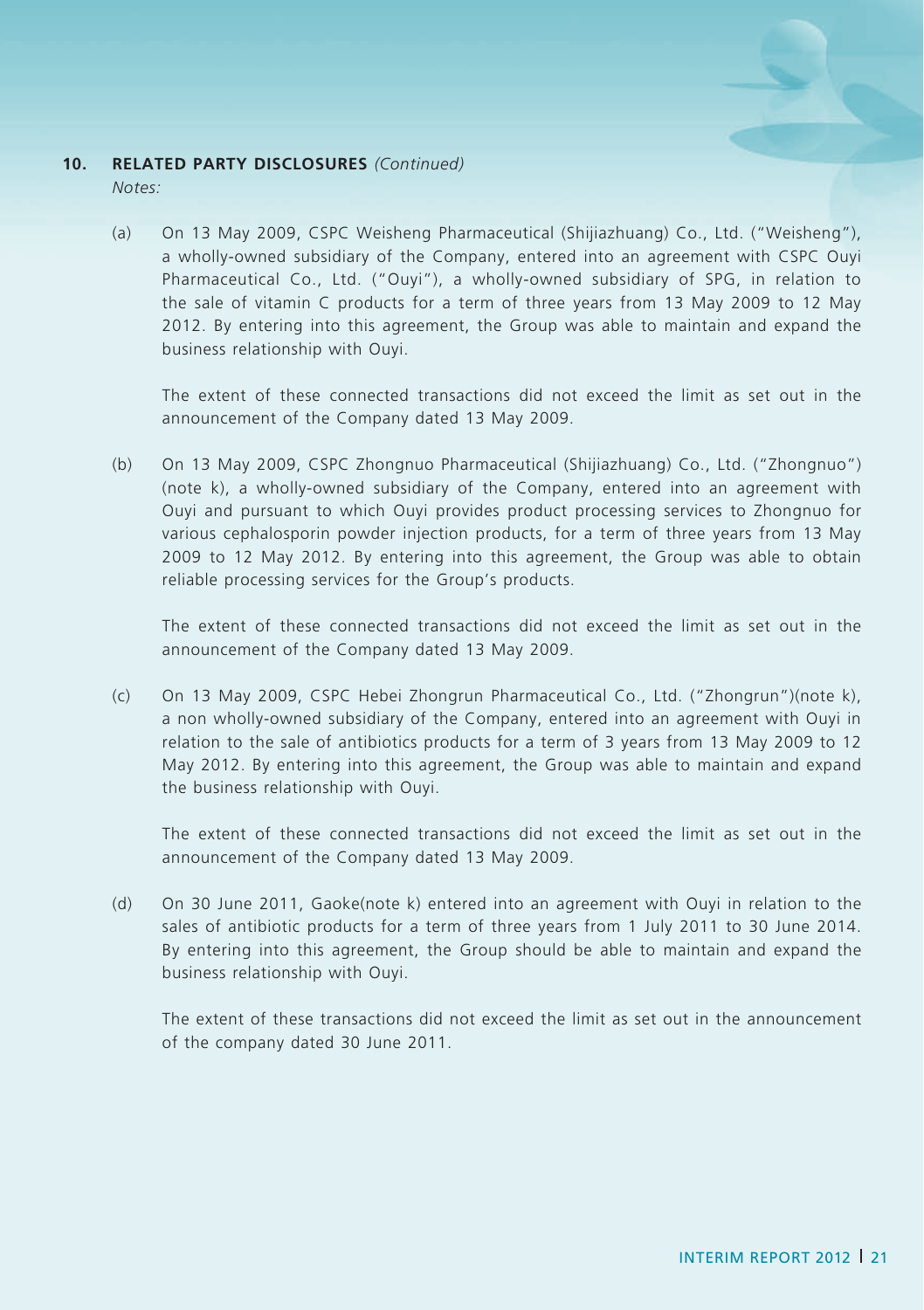*Notes: (Continued)*

(e) On 5 March 2009, Zhongnuo entered into a lease agreement with SPG to lease two factory buildings and a staff dormitory located in Shijiazhuang, Hebei Province, the PRC from SPG for a term of three years commencing on 5 March 2009 with the monthly rental of RMB427,108. The agreement was not renewed after the expiration of the agreement, Zhongnuo did not enter a renewal agreement with SPG and SPG provides these two factory buildings to the Group free of charge thereafter.

 On 20 July 2002, Zhongnuo entered into another agreement with SPG to lease four factory buildings and a piece of land located in Shijiazhuang, Hebei Province, the PRC from SPG for a term of twenty years. The lease agreement was subject to a rental adjustment every three years. The monthly rental was revised to RMB138,033 on 1 August 2009 for a term of three years.

 The Group's rental expenses were paid in accordance with the relevant tenancy agreements.

(f) On 23 August 2010, Zhongnuo entered into an agreement with Hebei Aipu Pharmaceutical Co., Ltd. ("Aipu"), a non wholly-owned subsidiary of SPG, in relation to the sale of finished drugs products for a term of 3 years from 23 August 2010 to 22 August 2013. By entering into this agreement, the Group will be able to maintain and expand the business relationship with Aipu.

 The extent of these connected transactions did not exceed the limit as set out in the announcement of the Company dated 23 August 2010.

(g) On 10 January 2011, Zhongnuo and CSPC Yinhu Pharmacentical Co, Ltd ("Yinhu"), a non wholly-owned subsidiary of the Company, entered into an agreement with CSPC Hebei Zhongchen Pharmaceutical Co., Ltd. ("Zhongchen"), a non wholly-owned subsidiary of SPG, in relation to the sale of finished drug products for a term of 3 years from 1 January 2011 to 31 December 2013. By entering into this agreement, the Group will be able to maintain and expand the business relationship with Zhongchen.

 The extent of these connected transactions did not exceed the limit as set out in the announcement of the Company dated 10 January 2011.

- (h) At the end of the reporting period, these amounts were aged within one year, unsecured, interest-free and repayable on demand.
- (i) The transactions were carried out based on the actual costs of utilities incurred by the Group.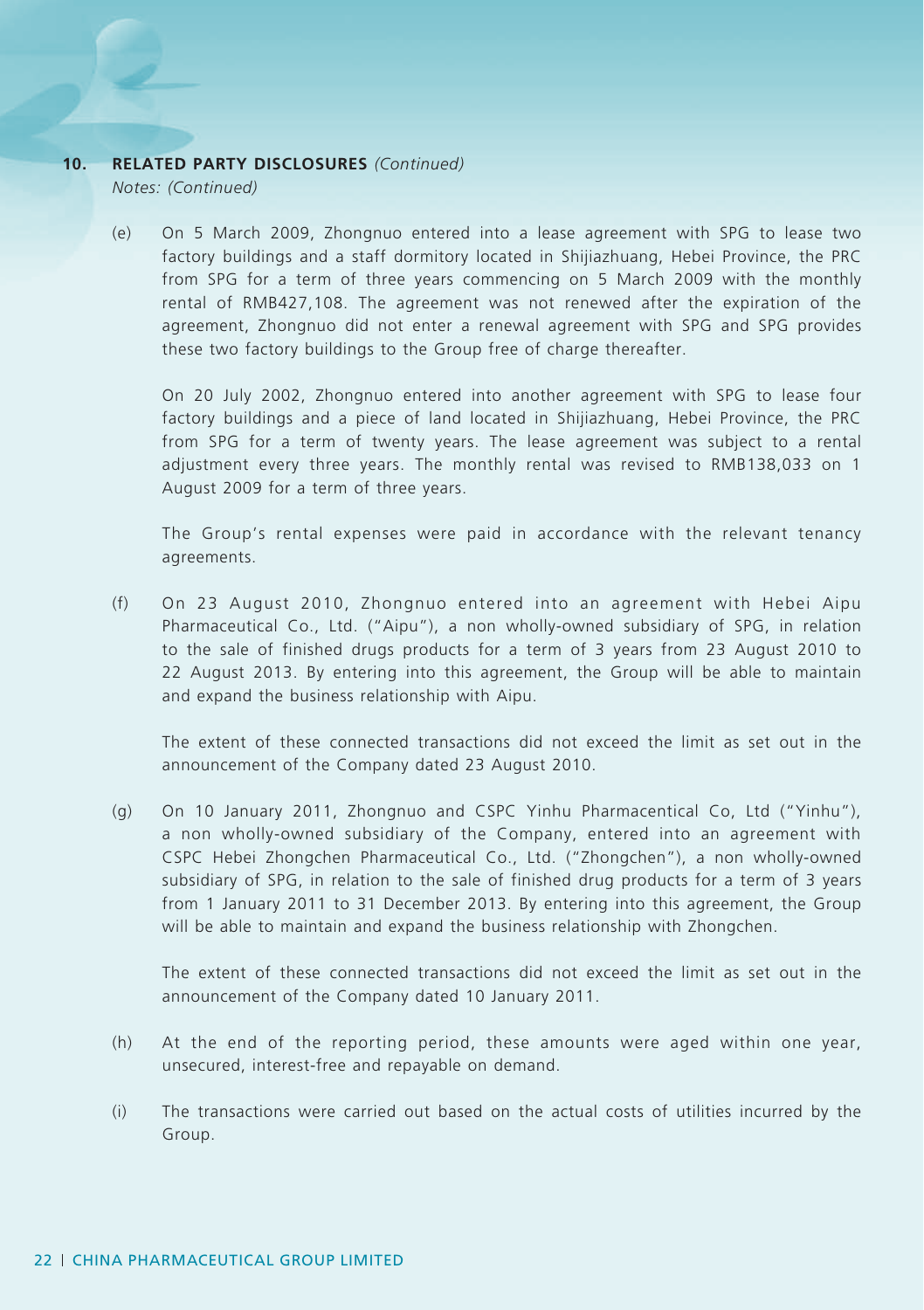*Notes: (Continued)*

(j) On 29 July 2008, Siping City Fine Chemicals Products Company Limited ("Siping"), a non wholly-owned subsidiary of the Company, entered into an agreement with Guangdong Titan in relation to the sales of pharmaceutical intermediate products for a term of three years from 29 July 2008 to 28 July 2011. By entering into the agreement, the Group was able to maintain the business relationship with Guangdong Titan.

 On 3 May 2012, Siping, entered into another agreement with Guangdong Titan in relation to the sales of pharmaceutical intermediate products for a term of three years from 3 May 2012 to 30 April 2015. By entering into the agreement, the Group will be able to maintain the business relationship with Guangdong Titan.

 The extent of these connected sales did not exceed the limit as set out in the announcement of the Company dated 29 July 2008 and 3 May 2012 respectively.

(k) During the period, Zhongnuo, Gaoke and Hebei Hong Yuan Chemical Co., Ltd merged into Zhongrun to become one single company and Zhongrun was renamed as CSPC Hebei Zhongnuo Pharmaceutical (Shijiazhuang) Co., Ltd.

### **11. RESTRICTED BANK DEPOSITS**

As at 30 June 2012, the Group had restricted bank deposits of HK\$28,697,000 (31 December 2011: HK\$32,113,000) to banks to secure short-term banking facilities granted to the Group and the deposits were therefore classified as current assets.

#### **12. TRADE AND OTHER PAYABLES/BILLS PAYABLES**

|                | As at           | As at       |
|----------------|-----------------|-------------|
|                | 30 June         | 31 December |
|                | 2012            | 2011        |
|                | <b>HK\$'000</b> | HK\$'000    |
|                | (Unaudited)     | (Audited)   |
|                |                 |             |
| Trade payables | 858,457         | 949,102     |
| Bills payables | 580,610         | 725,617     |
|                |                 |             |
|                | 1,439,067       | 1,674,719   |
| Other payables | 1,031,908       | 955,568     |
|                |                 |             |
|                | 2,470,975       | 2,630,287   |
|                |                 |             |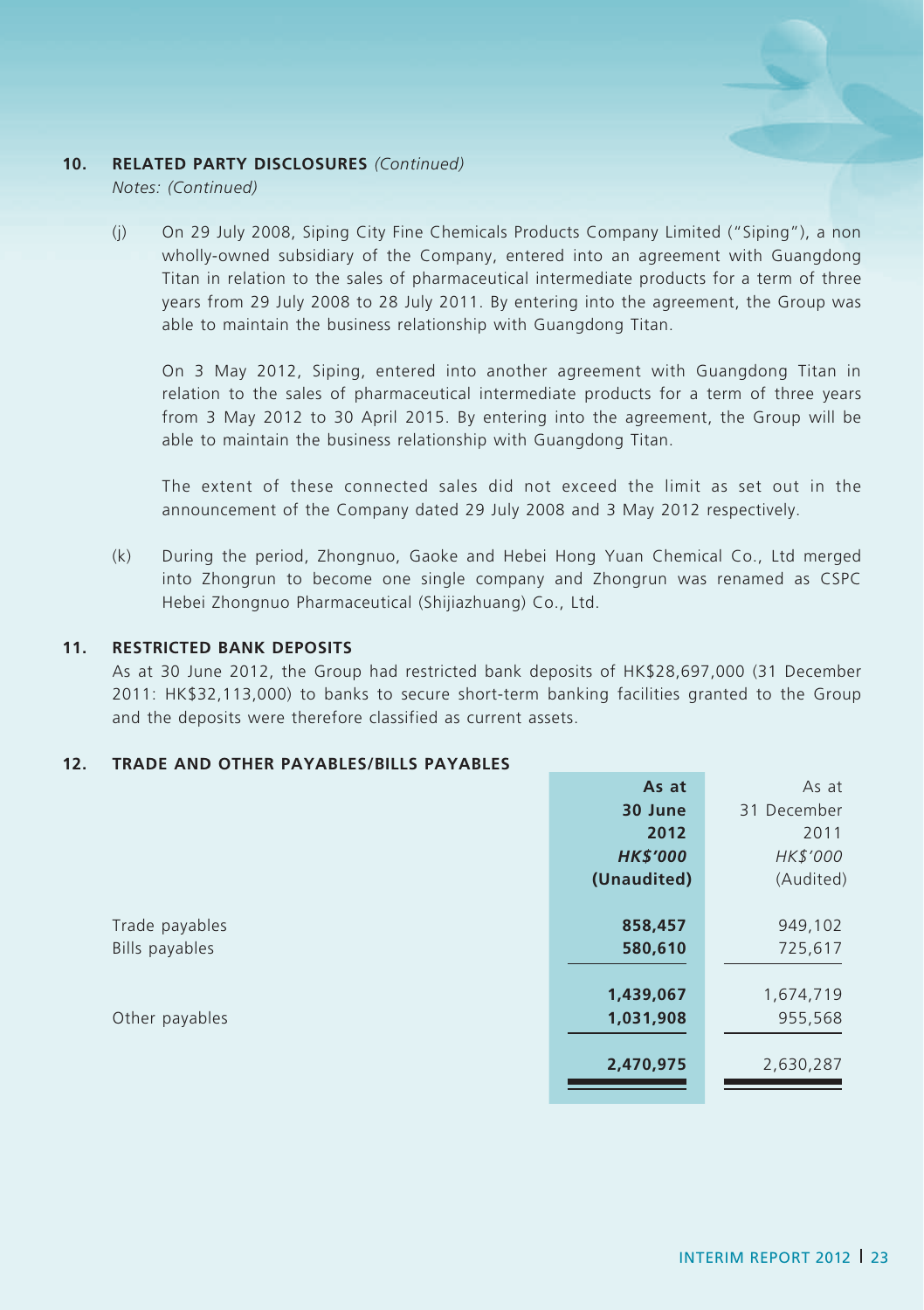## **12. TRADE AND OTHER PAYABLES/BILLS PAYABLES** *(Continued)*

The following is an aged analysis of trade payables presented based on the invoice date.

|                                                                         | As at<br>30 June<br>2012<br><b>HK\$'000</b><br>(Unaudited) | As at<br>31 December<br>2011<br>HK\$'000<br>(Audited) |
|-------------------------------------------------------------------------|------------------------------------------------------------|-------------------------------------------------------|
| 0 to 90 days<br>91 to 180 days<br>181 to 365 days<br>More than 365 days | 787,328<br>52,262<br>18,091<br>776                         | 848,658<br>81,919<br>11,474<br>7,051                  |
|                                                                         | 858,457                                                    | 949,102                                               |

## **13. UNSECURED BANK LOANS**

During the period, the Group obtained various new bank loans of HK\$459,484,000 (31 December 2011: HK\$543,852,000) with maturity dates ranging from 9 January 2013 to 16 January 2015. The loans of the Group carry interest at prevailing market rates ranging from 1.87% to 7.21% (31 December 2011: 0.71% to 6.06%) per annum.

In addition, the Group repaid bank loans of HK\$543,852,000 (31 December 2011: HK\$145,714,000) during the period.

## **14. SHARE CAPITAL**

Ordinary shares of HK\$0.10 each

|                                               | <b>Number</b><br>of shares | <b>Share</b><br>capital |
|-----------------------------------------------|----------------------------|-------------------------|
|                                               | '000                       | HK\$'000                |
| Authorised:                                   |                            |                         |
| As at 1 January 2011, 30 June 2011, 1 January |                            |                         |
| 2012 and 30 June 2012                         | 3,000,000                  | 300,000                 |
| Issued and fully paid:                        |                            |                         |
| As at 1 January 2011                          | 1,534,961                  | 153,496                 |
| Shares repurchased and cancelled              | (5, 194)                   | (519)                   |
| As at 30 June 2011, 1 January 2012 and        |                            |                         |
| 30 June 2012                                  | 1,529,767                  | 152,977                 |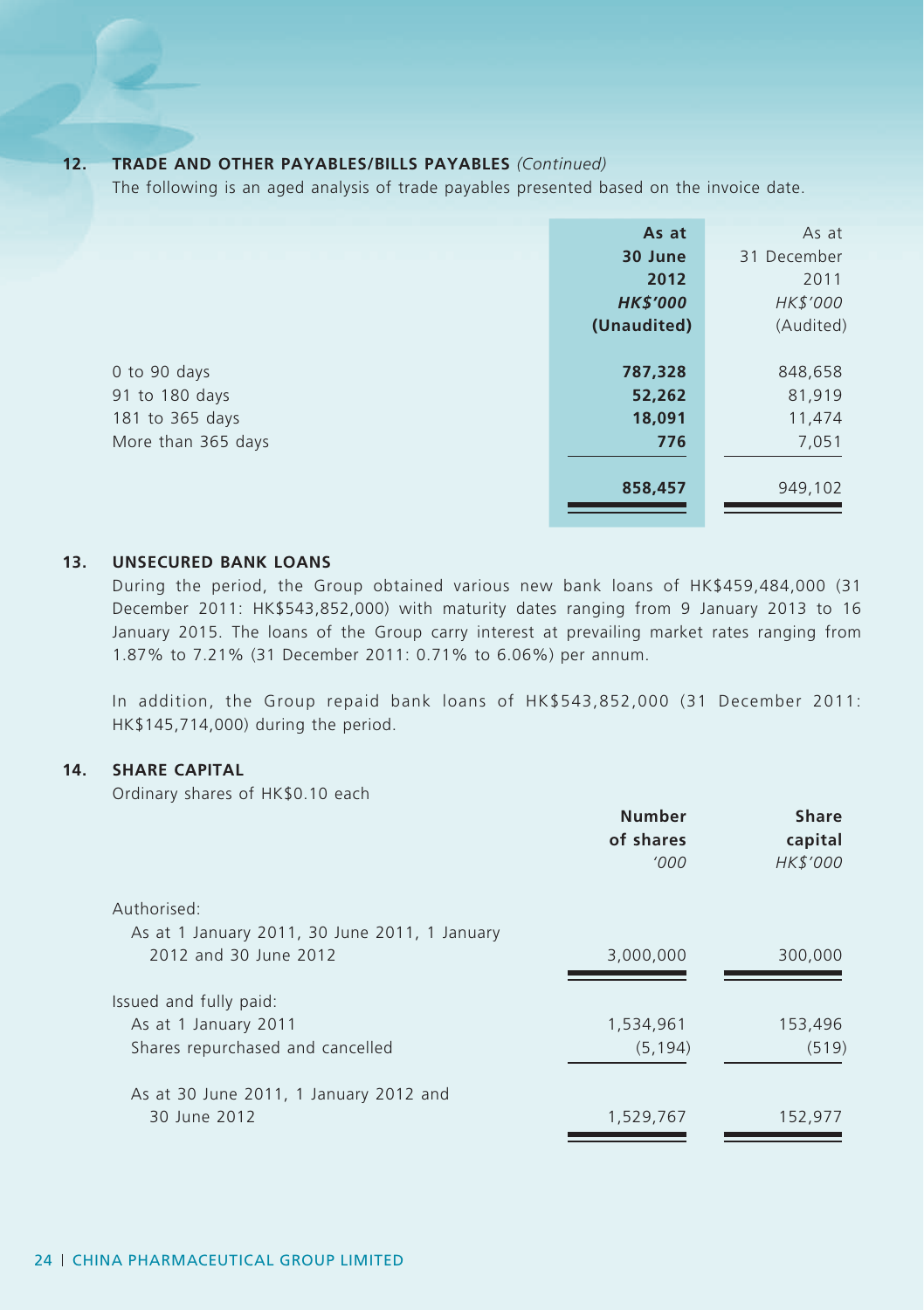## **15. CAPITAL COMMITMENTS**

At the end of the reporting period, the Group had the following capital commitments:

|                                                                                                                                           | As at<br>30 June<br>2012<br><b>HK\$'000</b><br>(Unaudited) | As at<br>31 December<br>2011<br>HK\$'000<br>(Audited) |
|-------------------------------------------------------------------------------------------------------------------------------------------|------------------------------------------------------------|-------------------------------------------------------|
| Capital expenditure contracted for but not provided in<br>the condensed consolidated financial statements in<br>respect of acquisition of |                                                            |                                                       |
| - property, plant and equipment<br>- intangible assets                                                                                    | 153,372<br>111,293                                         | 255,689<br>128,099                                    |
|                                                                                                                                           | 264,665                                                    | 383,788                                               |

#### **16. MAJOR NON-CASH TRANSACTIONS**

During the period, Unigene Laboratories Inc. ("Unigene Lab"), an independent non-controlling interest, withdrew its capital investment of approximately HK\$17,520,000 in a subsidiary of the Company, Unigene Biotechnology Co., Ltd. This withdrawal is settled by transferring out the Group's intangible assets with fair value of approximately HK\$15,405,000. The capital investment withdrawn by Unigene Lab represented 30% of the registered capital of this subsidiary. Upon the withdrawal, the Group's shareholding in this subsidiary increased from approximately 55% to approximately 78.57%.

#### **17. CONTINGENT LIABILITIES**

(i) The Company and one of its subsidiaries are named as, among others, defendants in a number of antitrust complaints failed in the United States. These complaints alleged that certain manufacturers of vitamin C in the PRC have since at least December 2001 conspired to control prices and volumes of exports of vitamin C to the United States and elsewhere in the world and that as such have been in violation of the federal and state laws of the United States. It is alleged in these companies that the purchasers of vitamin C in the United States paid more for vitamin C than they would have paid in the absence of the alleged conspiracy and therefore, suffered losses. The plaintiffs sought damages and other relief on behalf of direct purchasers under the federal antitrust laws of the United States and indirect purchasers under various state antitrust, unfair trade and consumer protection statutes. Up to the date of this report, four complaints have been served on the Company and three complaints have been served on the subsidiary. The legal adviser of the Company and the subsidiary has successfully consolidated all such cases to be heard in the federal court in New York for pretrial purpose.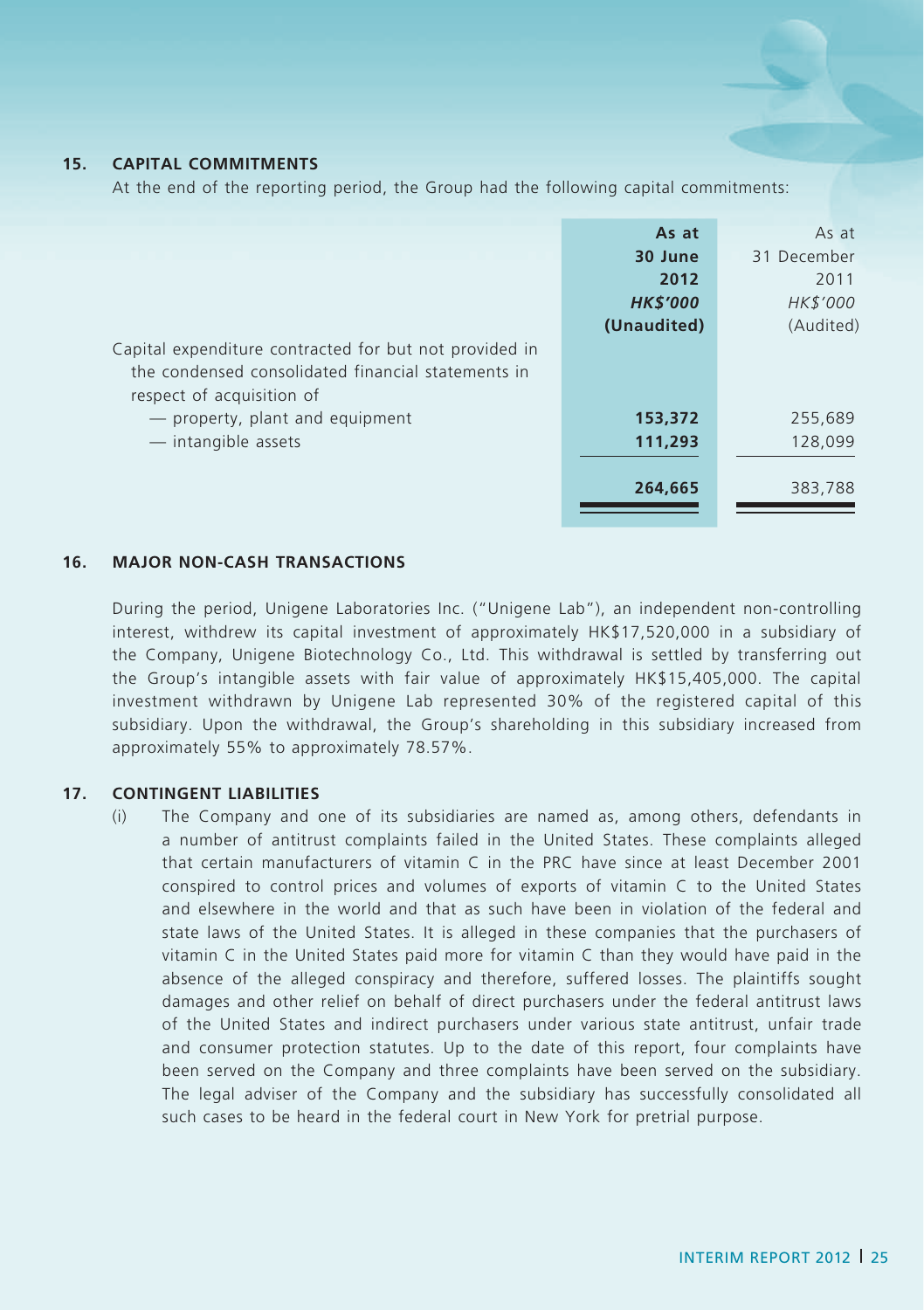## **17. CONTINGENT LIABILITIES** *(Continued)*

#### (i) *(Continued)*

The Company submitted a motion to dismiss direct purchaser and indirect purchaser actions for lack of personal jurisdiction, which was fully briefed as of 27 May 2008. In addition, on 31 August 2009, the Company submitted an alternative motion for summary judgment to dismiss the direct purchaser action on the ground there is insufficient evidence indicating the Company was involved in the alleged conspiracy. On 17 July 2012, the Court denied these motions.

Pursuant to a stipulation entered into by plaintiffs and defendants in November 2008, all procedures in actions brought by indirect purchaser plaintiffs are stayed until a final judgment is entered by the Court in the direct purchaser action. Set forth below is a summary of main matters pertaining to the direct purchaser action.

Fact discovery relevant to merits was concluded in October 2008. Expert discovery on damages shall be completed by 7 September 2012.

On 26 January 2012, the Court issued an order permitting two named plaintiffs to represent other similarly situated purchasers in pursuing the claims in the direct purchaser case.

The subsidiary and other defendant manufacturers submitted a joint motion for summary judgment, asserting the alleged conduct was compelled by Chinese government pursuant to Chinese laws and policy. That motion was fully briefed as of 5 February 2010. On 6 September 2011, the Court issued an order denying defendants' joint motion for summary judgment. On 9 February 2012, the Court denied defendants' request for permission to immediately appeal its September 2011 order.

On 21 May 2012, plaintiffs filed a motion for preliminary approval of settlements with one of the defendants in all actions. This defendant agreed to settle with direct purchasers for US\$9.5 million and indirect purchasers for US\$1 million. It also agreed to comply with any injunction the Court may enter against any other defendant. The Court preliminarily approved the settlements on 14 June 2012. The Court will hold a hearing on 17 October 2012 to consider final approval of the settlements.

The Court has set a trial date of 5 November 2012.

The director and management of the Company intend to contest the claims set out in the antitrust complaints vigorously. The Company and the subsidiary have appointed legal advisers to advise them in the legal proceedings and the outcome of these actions cannot be estimated with reasonable certainty as this stage.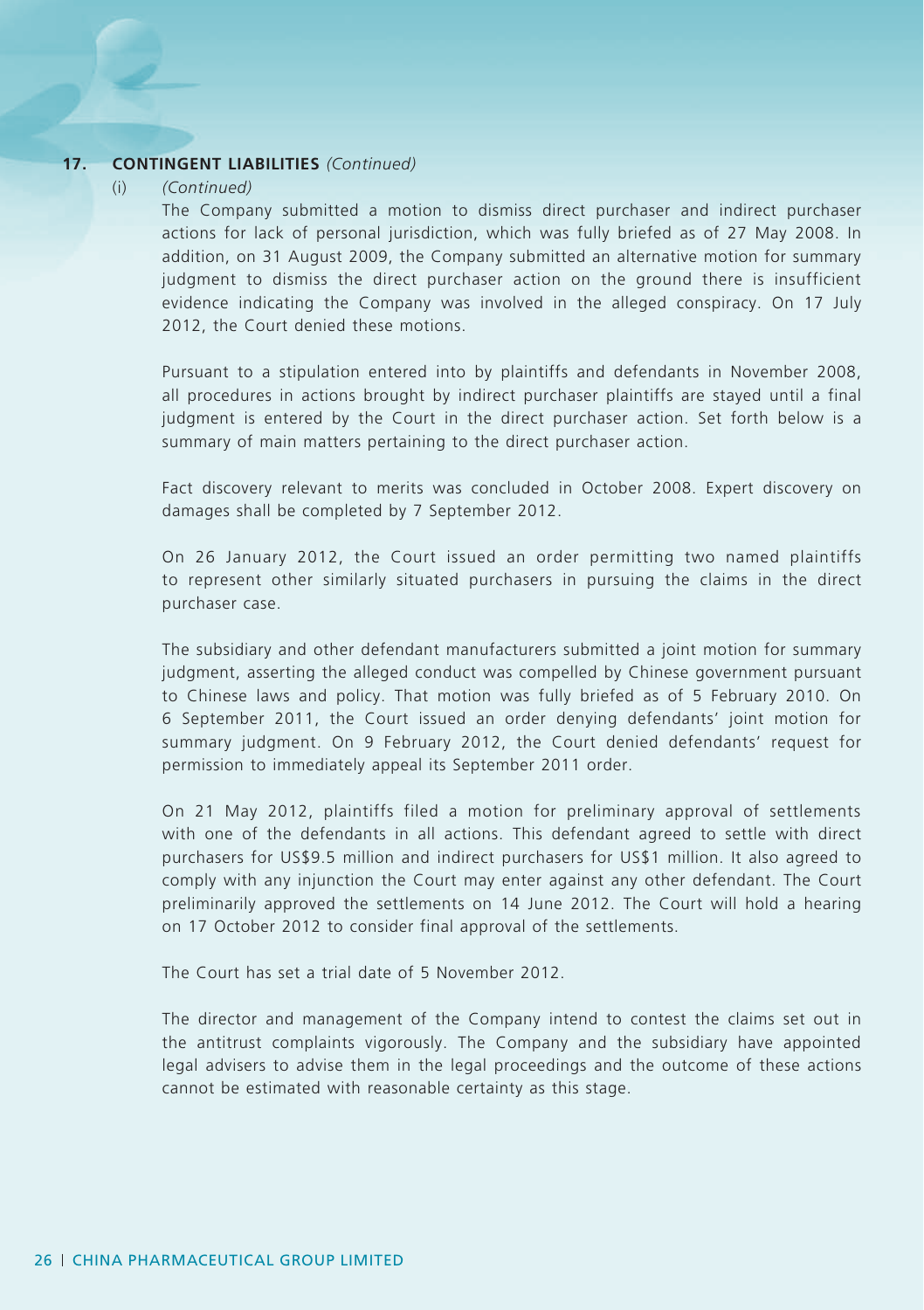## **18. EVENTS AFTER THE END OF THE INTERIM PERIOD**

- (a) On 17 June 2012, the Company entered into the sale and purchase Agreement with Joyful Horizon Limited ("Joyful") and Massive Top Limited ("Massive Top"), pursuant to which the Company conditionally agreed to acquire, and Joyful conditionally agreed to sell the entire issued share capital of the Robust Sun Holdings Limited ("Robust Sun") for a total consideration of HK\$8,980,000,000 (the "Consideration"). The Consideration, subject to adjustment, is expected to consist of (i) HK\$2,271,744,570.30 by way of allotment and issue of the Company's shares (the "Consideration Shares"), and (ii) HK\$6,708,255,429.70 by way of issue of convertible bonds, on the date of completion. The Consideration Shares represent (i) approximately 78.16% of the existing issued share capital of the Company as at 26 June 2012; and (ii) approximately 20.45% of the issued share capital of the Company as increased by the allotment and issue of the Consideration Shares and conversion shares (assuming issuance of the maximum number of conversion shares and no adjustment to the principal amount of the convertible bonds and the conversion price). The shares underlying the convertible bonds will represent up to (i) approximately 203.96% of the existing share capital of the Company as at 26 June 2012; and (ii) approximately 53.38% of the issued share capital of the Company as increased by the allotment and issue of the Consideration Shares and the conversion shares (assuming issuance of the maximum number of conversion shares and no adjustment to the principal amount of the convertible bonds and the conversion price.) Upon Completion, the Robust Sun will become a wholly-owned subsidiary of the Company. Up to the date of approval for issuance of this interim financial report, this transaction has not been completed.
- (b) On 26 June 2012, the Company proposed to increase its authorised share capital from HK\$300,000,000 divided into 3,000,000,000 shares to HK\$3,000,000,000 divided into 30,000,000,000 shares. The authorised capital increase is conditional upon the approval of an ordinary resolution of the shareholders at an extraordinary general meeting.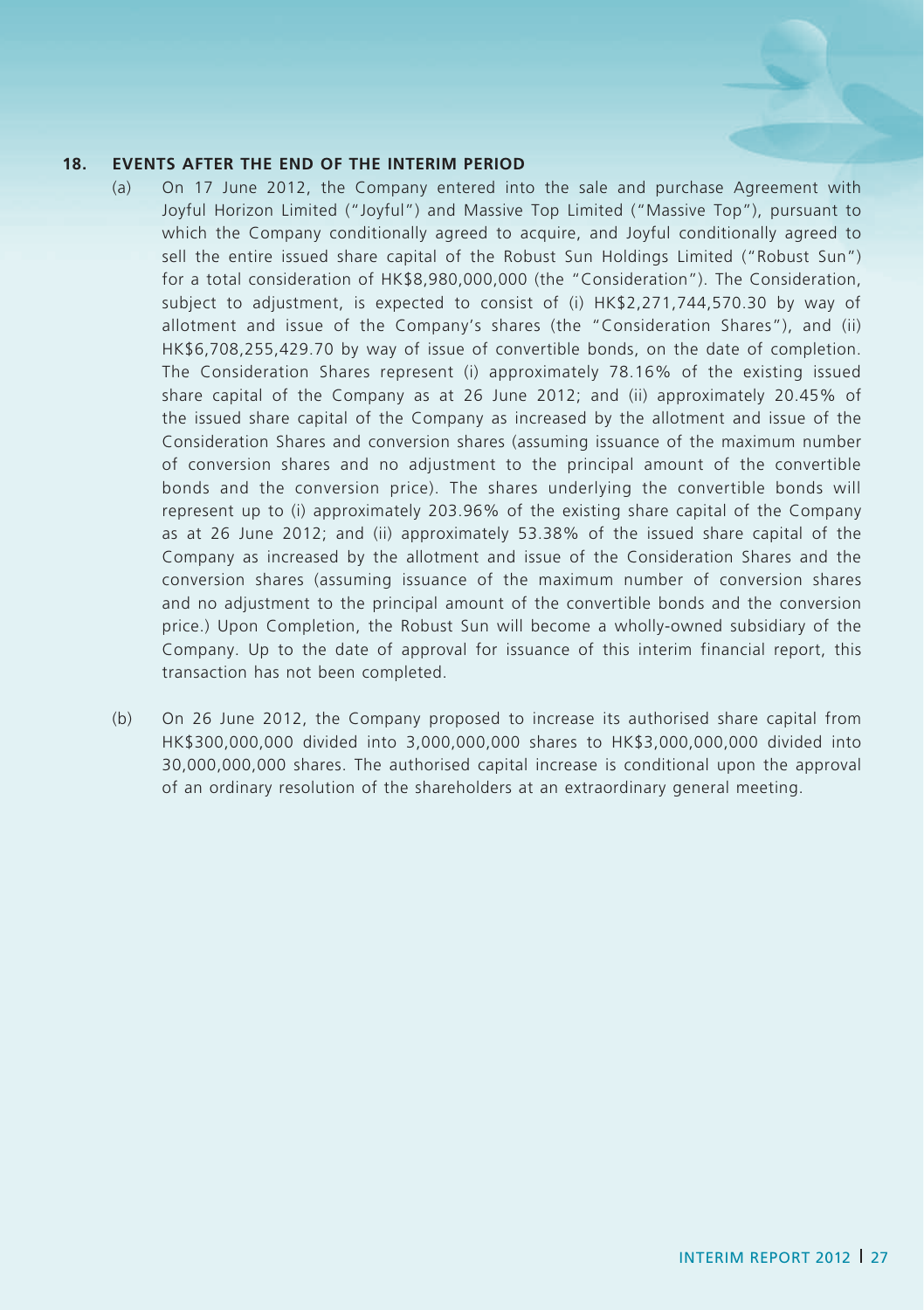# **Other Information**

# **Directors' Interest in Shares, Underlying Shares and Debentures**

As at 30 June 2012, the interests of the directors and their associates in the shares, underlying shares and debentures of the Company and its associated corporations (within the meaning of Part XV of the Securities and Future Ordinance ("SFO"), as recorded in the register maintained by the Company pursuant to Section 352 of the SFO, or as otherwise notified to the Company and the Stock Exchange pursuant to the Model Code for Securities Transactions by Directors of Listed Companies (the "Model Code") contained in the Listing Rules, were as follows:

## *Long Positions*

| Name of director | Capacity         | Number<br>of issued<br>ordinary<br>shares held | Percentage of<br>the issued share<br>capital of the<br>Company |
|------------------|------------------|------------------------------------------------|----------------------------------------------------------------|
| Cai Dongchen     | Beneficial owner | 4,438,000                                      | 0.29%                                                          |
| Chak Kin Man     | Beneficial owner | 4.000                                          | $0.00026\%$                                                    |

Other than as disclosed above, none of the directors nor their associates had any interests or short positions in the shares, underlying shares and debentures of the Company or any of its associated corporations as at 30 June 2012.

## **Arrangements to Purchase Shares or Debentures**

Other than the share option scheme of the Company, at no time during the period was the Company, its holding company, fellow subsidiaries or subsidiaries, a party to any arrangements to enable the directors of the Company to acquire benefits by means of the acquisition of shares in, or debentures of, the Company or any other body corporate.

## **Share Option Scheme**

The Company's share option scheme was adopted on 6 July 2004 for the purpose of providing incentive to directors (or any persons proposed to be appointed as such, whether executive or non-executive) and employees (whether full-time or part-time) of each member of the Group, eligible business consultants, professionals and other advisers who have rendered services or will render service to the Group as determined by the board of directors. The scheme is valid and effective for a period of 10 years since its adoption. No option had been granted or agreed to be granted under the scheme since its adoption.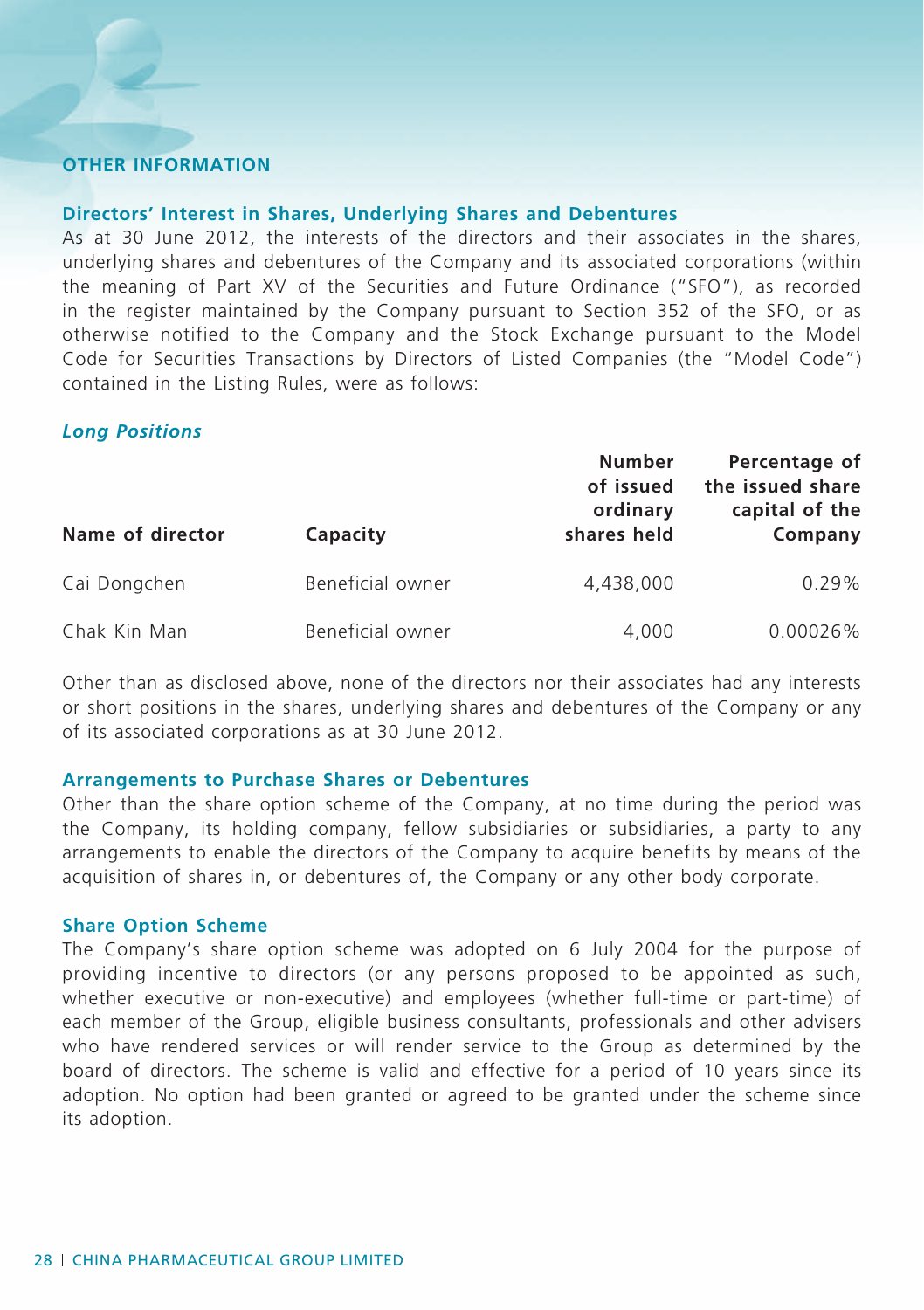# **Substantial Shareholders**

As at 30 June 2012, the register of substantial shareholders maintained by the Company pursuant to Section 336 of the SFO shows that the following shareholders had notified the Company of relevant interests in the share capital of the Company.

| Name of substantial<br>shareholder      | Capacity                              | Number of<br>issued<br><b>Ordinary shares</b><br>held | Approximate<br>percentage of<br>the issued share<br>capital of the<br>Company |
|-----------------------------------------|---------------------------------------|-------------------------------------------------------|-------------------------------------------------------------------------------|
| Massive Giant Group<br>Limited ("MGGL") | Beneficial owner                      | 783,482,393                                           | 51.22%                                                                        |
| March Rise Limited<br>("MRL")           | Interest of controlled<br>corporation | 5.154.292.234<br>(Note i)                             | 336.93%                                                                       |
| Massive Top Limited<br>("MTL")          | Interest of controlled<br>corporation | 5,154,292,234<br>(Note i)                             | 336.93%                                                                       |
| Joyful Horizon Limited<br>(''JHL'')     | Beneficial owner                      | 4,315,773,841                                         | 282.12%                                                                       |
| Legend Holdings Limited<br>("Legend")   | Interest to an agreement              | 5,154,292,234<br>(Note ii)                            | 336.93%                                                                       |

*Notes:*

- (i) These 5,154,292,234 shares represents: (i) 1,195,655,037 consideration shares to be issued (subject to certain conditions) to JHL under the sale and purchase agreement dated 17 June 2012 (details of which are set out in an announcement dated 26 June 2012); (ii) 3,120,118,804 shares to be issued (subject to certain conditions) to JHL upon the conversion of the convertible bonds in an aggregate amount of HK\$6,708,255,429.70 at a conversion price of HK\$2.15 per share under the sale and purchase agreement dated 17 June 2012 (details of which are set out in an announcement dated 26 June 2012); (iii) 783,482,393 shares held by MGGL; and (iv) 55,036,000 shares held by China Charmaine Pharmaceutical Company Limited ("CCP"). JHL, MGGL and CCP are owned as to 100% by MTL. MTL is owned as to 75% by MRL. Accordingly, MRL and MTL are deemed to be interested in the 5,154,292,234 shares of the Company under the SFO.
- (ii) Legend is deemed to be interested in the 5,154,292,234 shares of the Company pursuant to an agreement to which Section 317(1)(a) applies under the SFO.

Other than as disclosed above, the Company has not been notified of any other relevant interests or short positions in the issued share capital of the Company or any other interests representing 5% or more of the issued share capital of the Company as at 30 June 2012.